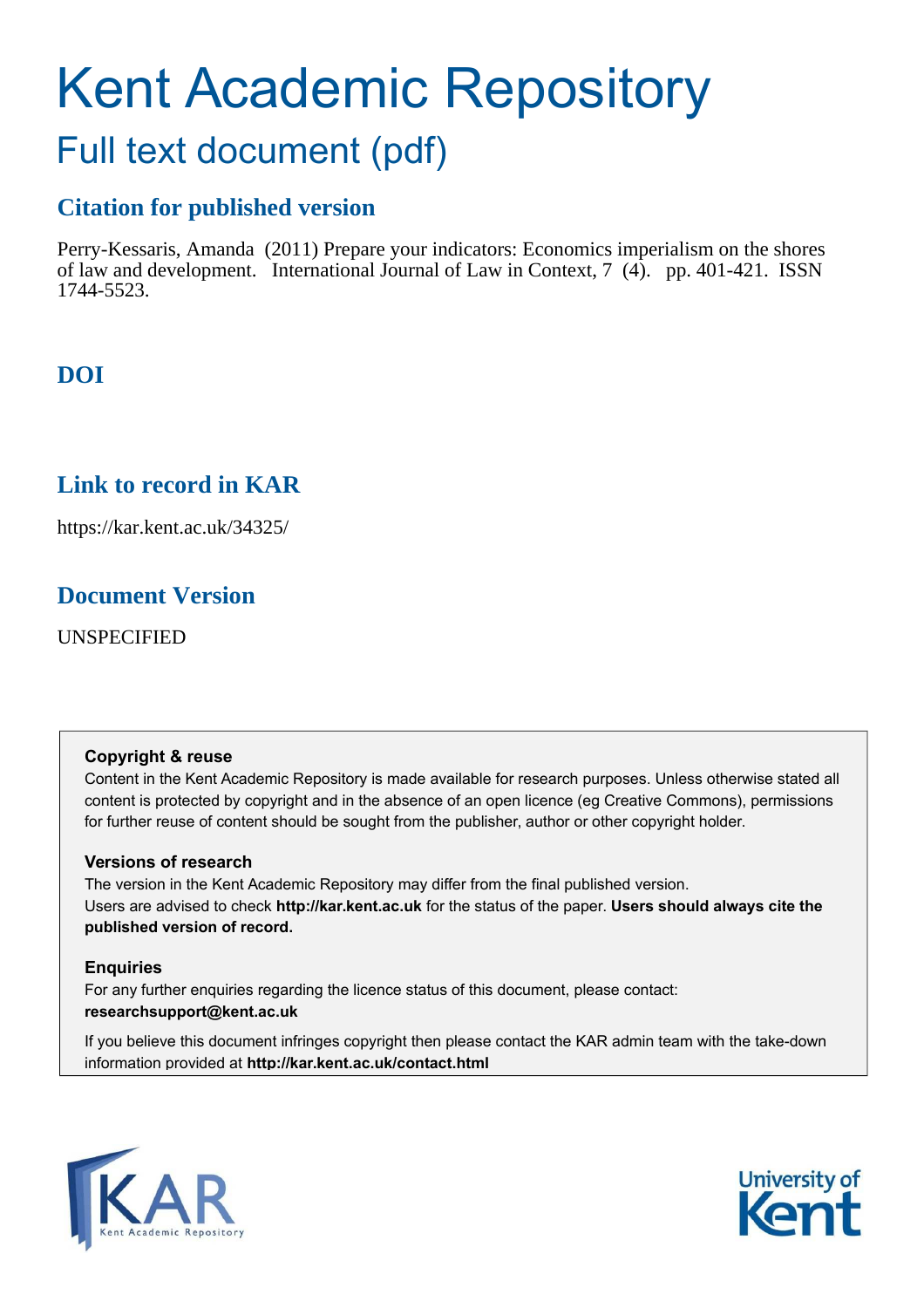# Prepare your indicators: economics imperialism on the shores of law and development

#### Amanda Perry-Kessaris\*

School of Oriental and African Studies, University of London

#### Abstract

This article explores the influence of economics on the demand for, and deployment of, indicators in the context of the World Bank's investment climate campaign. This campaign is characterised by an emphasis on marketisation, mathematisation and quantification, which are respectively the normative, analytical and empirical approaches of choice in mainstream economics. The article concludes that economics generally, and indicators in particular, have brought a certain discipline and energy to the field of law and development. But this 'progress' has often been at the expense of non-economic values and interests, and even of our ability to mourn their loss.

#### Introduction

'Call a thing immoral or ugly, soul-destroying or a degradation of man, a peril to the peace of the world, or to the well-being of future generations; as long as you have not shown it to be "uneconomic" you have not really questioned its right to exist, grow and prosper.' (Schumacher, 1993 [1973], p. 27).

Economics imperialism – the 'colonisation' by economics of 'the subject matter of other social sciences' – is a well, if not widely, recognised phenomenon (Fine and Milonakis, 2009, p. 1). The economics approach – analytical, empirical, normative<sup> $I -$ </sup> is increasingly used, by economists and other social scientists, to describe, measure and judge an ever-wider range of social life. In recent years, economics has arrived on the shores of law and development – that is, practice and inquiry focused on law as a means, end, obstacle or irrelevance to improvements in the lives of the (locally or globally) relatively poor (materially or otherwise). Indeed, it is in large part because 'economists have become more attuned to the potential economic functions of legal institutions' that law is a key landmark in 'the new intellectual terrain' of development (Davis, 2004, p. 2).

<sup>1</sup> William Twining has usefully observed that most academic study of law involves some combination of the analytical (concepts), the normative (values) and the empirical (facts) (Twining, 2009, p. 226). Following his lead, I use the term 'economic approach' to refer to the analytical, normative and empirical characteristics of that discipline.



<sup>\*</sup> Email: a.perry-kessaris@soas.ac.uk. This research has been supported by a British Academy Research Development Award, 'The Economic Approach to Law and Development: Principles, Effects, Defects'. Thanks to Benedict Kingsbury, Sally Merry and Kevin Davis who caused me to write this article by inviting me to their Conference on Indicators as a Technology of Governance, NYU, 13–14 September 2010; for comments from David Campbell, Sabine Frerichs, Richard Messick, Chris Perry, David Schneiderman and Mathias Siems; to the organisers of and participants in the following events, during which I presented some of the ideas underlying this article: Workshop on 'Toward Responsive Rule of Law: Actors and accountability', Hague Institute for Internationalization of Law, The Hague July 2010; Round table 'Success in Law and Development: Evaluating the Conventional Wisdom Using Evidence from the Field', Law and Society Association, Chicago, May 2010; SLSA Workshop on Socializing Economic Relationships, Oxford, May 2010; International Economic Law Stream, SLSA 2010, Bristol. I am also grateful to an anonymous reviewer for a number of useful suggestions for improvement.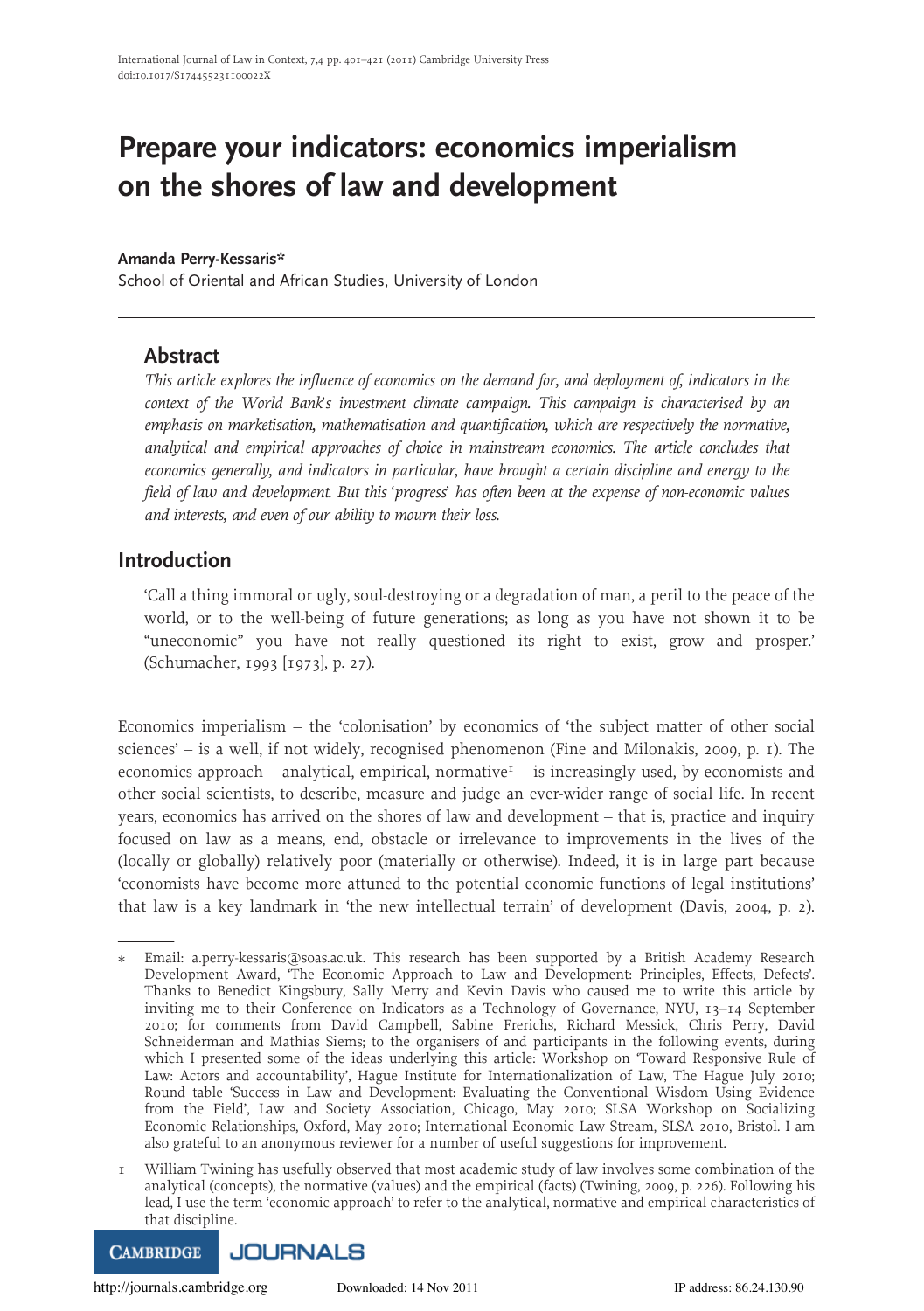In keeping 'with "evolutionary-institutionalist" economic thinking' the 'institutional capacity to enforce law' took on 'a new prominence' in development theory and practice (Taylor, 2005; see also Twining, 2009, pp. 253–54).

The invasion has gathered strength with the unfurling of the 'investment climate' banner, under which states, including their laws and legal institutions, are assessed primarily as determinants of foreign investment flows. The World Bank Group<sup>2</sup> has, for at least twenty years, campaigned for foreign direct investment (FDI) as a source of capital and technology for development. For the last fifteen years, it has argued that legal systems (both laws and the manner in which they are implemented) are important determinants of FDI flows. By 2001, the Bank regularly referred to legal systems as components of 'investment climates' – a 'portmanteau phrase' which lumps together the 'law, politics, economy and infrastructure' of a given nation or subnational region (Perry-Kessaris, 2008b). The 'enhancement' of investment climates is a 'corporate priority' of the Bank (World Bank Investment Climate website<sup>3</sup> ) and the term has entered into the common parlance of news outlets from the BBC to the *Economist* and the Financial Times.<sup>4</sup>

Indicators are the weapons of choice for the knights of investment climate discourse. The World Bank has itself pioneered a range of datasets, of which two are of particular interest for the present purposes.<sup>5</sup> The Doing Business and Enterprise datasets were both initially produced by the Bank's erstwhile Rapid Response Unit – think British SAS or US Navy SEALs – using national and subnational surveys. While the Doing Business Survey claims to measure administrative and judicial procedures 'objectively', drawing on the observations of experts, the Enterprise Survey is intended to measure them 'subjectively', drawing on the perceptions and expectations of foreign investors.<sup>6</sup> The Bank uses these indicators to benchmark both legal systems and its own ability to 'improve' them.

The impact of these indicators on broad swathes of research and policy has been substantial. They have been 'widely publicized by the media, heavily promoted ... and often used for motivating policy and defining "best practices"'; including '[e]xaggerated claims . . . about their consequences for foreign investment and economic development' (Arrunada, 2009, p. 2). Meanwhile, in academic circles, the popularity of indicators has, for example, forced comparative lawyers 'to consider the continuing relevance' of their discipline and to ask whether it might 'be replaced by economics and statistics' (Michaels, 2009, p. 766).<sup>7</sup>

- 5 The Governance Indicators, a meta-dataset aggregating a range of other indicators that was created by the World Bank Institute, have also had a significant impact; see Perry-Kessaris (2003a) for details.
- 6 See the websites dedicated to each survey at www.doingbusiness.org and www.enterprisesurveys.org.
- 7 For example, in August 2010, the Hague Institute for the Internationalisation of Law and the World Justice Project co-organised a 'closed door' seminar on the topic, the proceedings of which are to appear in the Hague Journal of International Law: www.hiil.org/news/latest-news/2010/09/01/hiil-co-organised-seminar-onthe-use-of-indicators-in-the-field-of-rule-of-law/. The next month saw a conference on Indicators as a Technology of Global Governance at the Institute for International Law and Justice at New York



<sup>2</sup> The World Bank Group is made up not only of multiple institutions, but also of multiple individuals whose attitudes towards indicators vary (thanks to Richard Messick for this point). References to the 'The World Bank' should therefore be taken as references to the stated corporate policies and activities of the institution that overlay and manage those divergent views.

<sup>3</sup> http://web.worldbank.org/WBSITE/EXTERNAL/WBI/WBIPROGRAMS/ICLP/0,menuPK:461190≏pagePK:64 156143≏piPK:64154155≏theSitePK:461150,00.html (accessed 23 July 2011)

<sup>4</sup> In the UK, the BBC carried a report in September 2009 focused exclusively on the UK ranking in the World Bank's Doing Business index. See also a report on Doing Business by The Economist www.economist.com/ node/14413372?story\_id=14413372; BBC news stories on Indonesia (http://news.bbc.co.uk/1/hi/business/ 2804247.stm), Russia (http://news.bbc.co.uk/1/hi/business/10349679.stm); Financial Times on Congo <www. ft.com/cms/s/0/41ddf834-860b-11df-bc22-00144feabdc0.html>.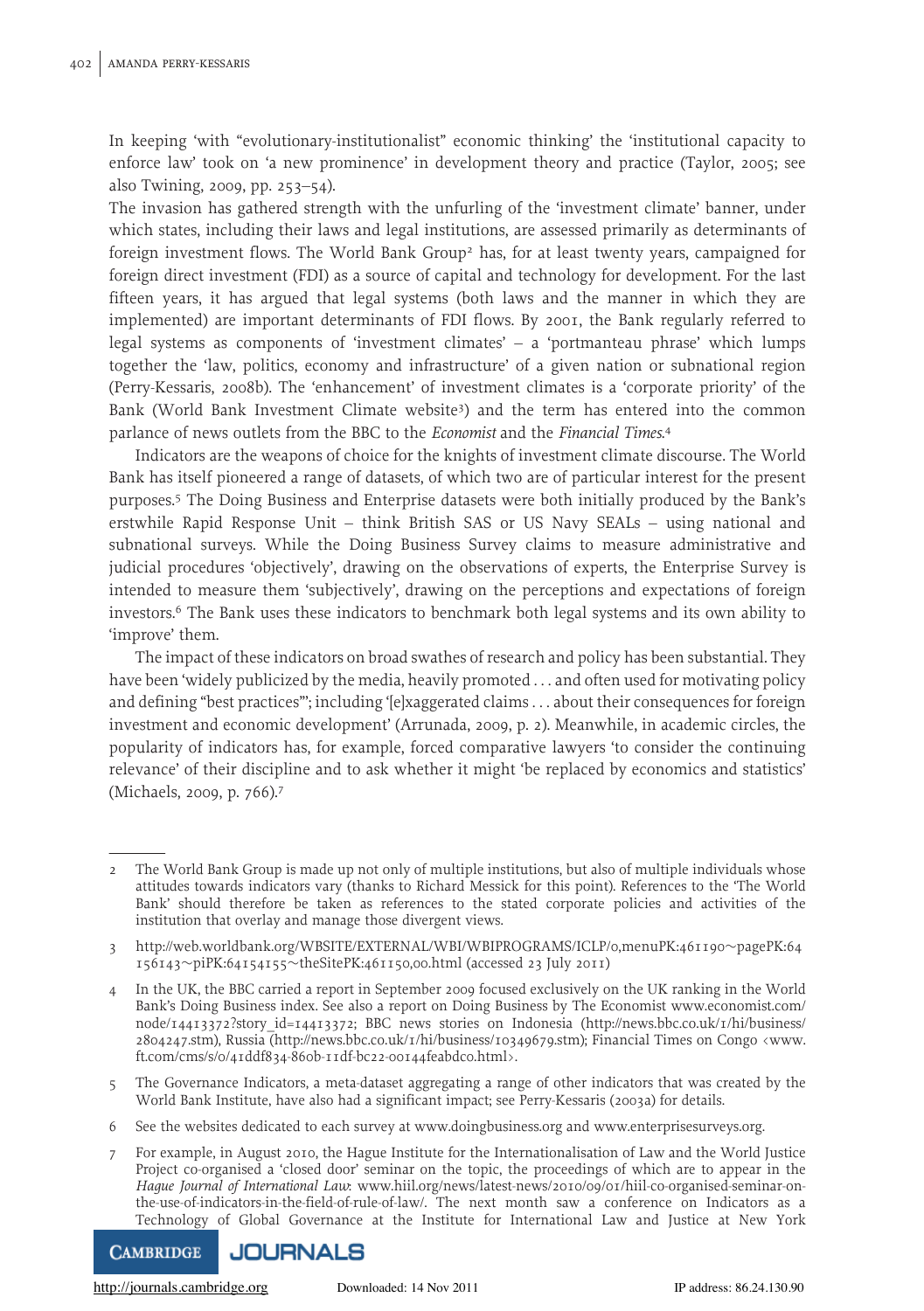The influence of economics in the study and practice of law is hardly a secret. Positive, negative and careful attention has also been paid to its influence in the field of law and development and closely related fields (see Rittich, 2006; Michaels, 2009; Sarfaty, 2009; Morgan, 2003). Even the role of economics in the manufacture and peddling of legal indicators has been the subject of isolated commentary over the years. For example, it has been observed that economists 'influence' the 'form and style' of legal indicators (Twining, 2009, pp. 253–54); that their 'intended audience is an economics and policy one, which does not seek noisy, messy data from law' (Taylor, 2005 p. 19; see also Perry-Kessaris, 2003a, p. 689; Legrand, 2009, p. 2). This article takes the debate forward by identifying three distinctive dimensions to the economics approach – normative, analytical and empirical – and their corresponding imprints on the demand for, and deployment of, indicators. In so doing, the article reveals the phenomenon of economics imperialism in the field of law and development to be deeper, broader and more troubling than most have suspected.

Before going on to cast the first stones of my argument, it is right and proper to admit that lawyers are not without imperial sin. Law has its warmongers who seek to remap every (social) thing in the binary terms of legal/illegal; to legislate, judicialise and bureaucratise their way to world domination. But those campaigns have been chronicled elsewhere. For example, as Boaventura de Sousa Santos observed in 1987:

'As we approach the end of the century and start thinking fin de siècle, ... Habermas has spoken of the excessive colonisation of the life-world (Lebenswelt) by law. Nonet and Selznick plead for a responsive law and Teubner for reflexive law. In all these theories there is a call for a new metamorphosis of the law, one that will bring it back again to its proper and natural limits, whatever they may be. (p. 280)

A confession of greater significance to the present context is that law and lawyers often make marvellous enablers and collaborators. So while the invasion at the centre of this article has been achieved using the tools of economics, it has been willingly assisted by plenty of non-economists.

The remainder of this article begins with a potted history of economics imperialism. It then traces the barren craters, and the odd newly verdant pasture, left by indicators on the field of law and development. It identifies three features of the investment climate campaign over which the influence of the economic approach is clear, and in which indicators play a key role. Those features are marketisation, mathematisation and quantification, and they reflect the normative, analytical and empirical approaches of choice in mainstream economics. The article concludes that economics, and indicators in particular, has brought a certain discipline and energy to the field of law and development. But this 'progress' has often been at the expense of the noneconomic values and interests that are equally central to genuinely comprehensive development; and even of our ability to mourn their loss.

#### Economics imperialism

The story of economics imperialism begins with an act of secession – or was it expulsion? When Adam Smith published The Wealth of Nations in 1776, the field was dominated by the 'easy mingling' of economic and social topics. This peaceful co-existence was disrupted by Ricardo's introduction in the nineteenth century of a 'much more abstract analysis'. A 'battle of methods' (Methodenstreit) ensued in which the abstract–deductive approach won a 'victory' so 'devastating' that those Germans and Austrians who continued to cleave to a 'historically and socially oriented'

#### **CAMBRIDGE JOURNALS**

University Law School: www.iilj.org/research/IndicatorsProject.asp. Both were attended by employees of the World Bank.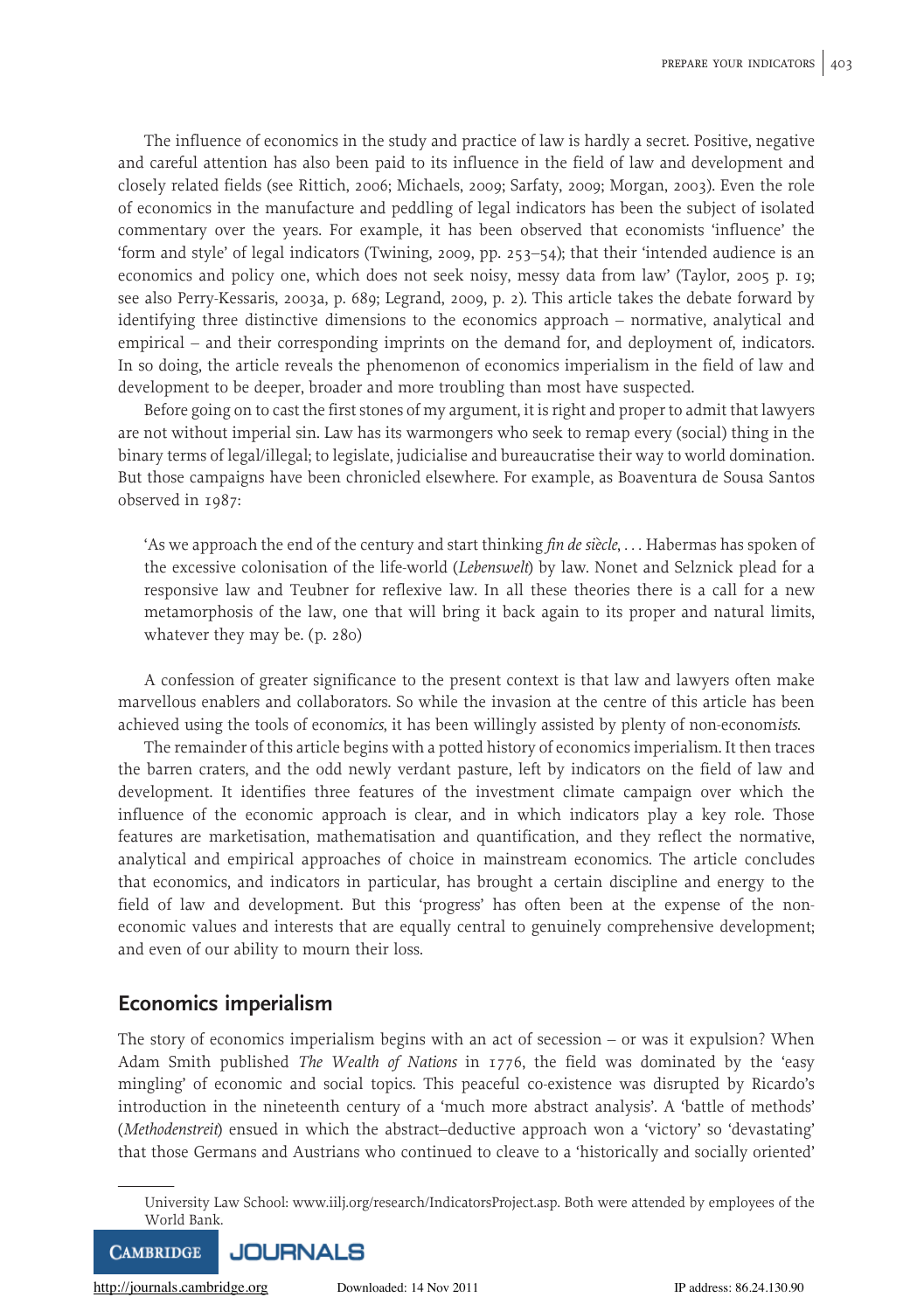approach were largely reclassified – effectively downgraded – from economists to economic historians.<sup>8</sup> Throughout the nineteenth century, economic sociologists such as Weber and Durkheim worried away at the asocialisation and ahistoricisation of the increasingly dominant abstract–deductivist model. But for the first half of the twentieth century, 'sociologists increasingly shied away from economic topics – which they perceived to be the domain of professional economists' (Swedberg and Granovetter, 1992, pp. 3–4).

What is distinctive about the 'economic approaches' that survived this battle of methods? Just as there are many different 'approaches' to law – doctrinal, sociological, critical to name but a few – so there remain many different economic 'approaches' – institutional, behavioural, neoclassical and so on. But just as there is something essentially legal about, for example, identifying the ratio decidendi (a concept) in a court judgment, privileging proportionality (a value) in determining whether a kick might be excused as an act of self-defence, and taking note of the date on which a treaty comes into force (a fact); so there is something essentially economic about, for example, identifying the point at which utility is maximised (a concept) for a consumer of sausages, privileging efficiency (a value, although some would deny it to the grave) in determining how to allocate water resources, and taking note of the number of chickens sold in Wichita in 1972 (a fact).

Not only did the victorious abstract–formalist economists revel in their isolation in the 'economic' sphere, they then began to push back into other 'social' spheres. Law was given a civilised economic once-over as early as 1937, when Ronald Coase (1988) initiated transaction costs economics with his observation that business people could reduce their costs by adopting different legal forms – contracts, partnerships, firms and so on. Social interactions could now be regarded as costs, and law as cause or an effect of them. Matters became somewhat more aggressive thereafter. When Gary Becker launched his campaign (mid-1950s to present) to treat every (social) thing 'as if' it were a market – using the neoclassical micro-economic model of rational utility maximisation to explain and predict all human behaviour – most economists were sceptical. He had, quipped George Akerlof, learned to spell 'banana' but not when to stop (Fine, 2006, p. 7). However, within a few years, Becker's acquisitive stance was but a slightly garish outpost of the increasingly taken-for-granted economics imperialism.<sup>9</sup> For example, Public Choice, in which economic approaches are used to analyse politics, was a well-established discipline by the mid-1960s.<sup>10</sup> In 1983, Becker was offered a joint appointment at the Sociology Department at Chicago University – giving, in his view, 'a signal to the sociology profession that the rational choice approach was a respectable theoretical paradigm' (1992: Nobel Prize Biography). By 1987 he was president of the American Economic Association (Swedberg and Granovetter, 1992, pp. 1–2), and by 1995, Richard Posner could be imagined leaning confidently, languidly back in his chair as he opined that:

'Max Weber, "the principal founder of sociology", was a functionalist with a "useless methodology" and that "American sociology of law ... has no theory in the scientific sense. It might do worse than borrow theory from economists such as Gary Becker who work on topics in sociology ... and from sociologists ... who place rational choice at the centre of their sociological theories".' (Cotterrell, forthcoming, ftn 9, quoting Posner, 1995, pp. 266, 268, 278)

<sup>10</sup> Leading figures include James M. Buchanan. For a brief introduction see Mercuro and Medema (1997, Chapter 3); for a fuller account see Mueller (2003).



<sup>8</sup> Although this is not the place for a fulsome account of the history of economic thought, it is essential to note that Austrian economics, as epitomised in Frederich von Hayek's 1944 cautionary tale of state inefficiency, The Road to Serfdom, continued to be influential among, for example, neoliberals.

<sup>9</sup> For a history of economics imperialism see Milonakis and Fine (2009) and Fine and Milonakis (2009).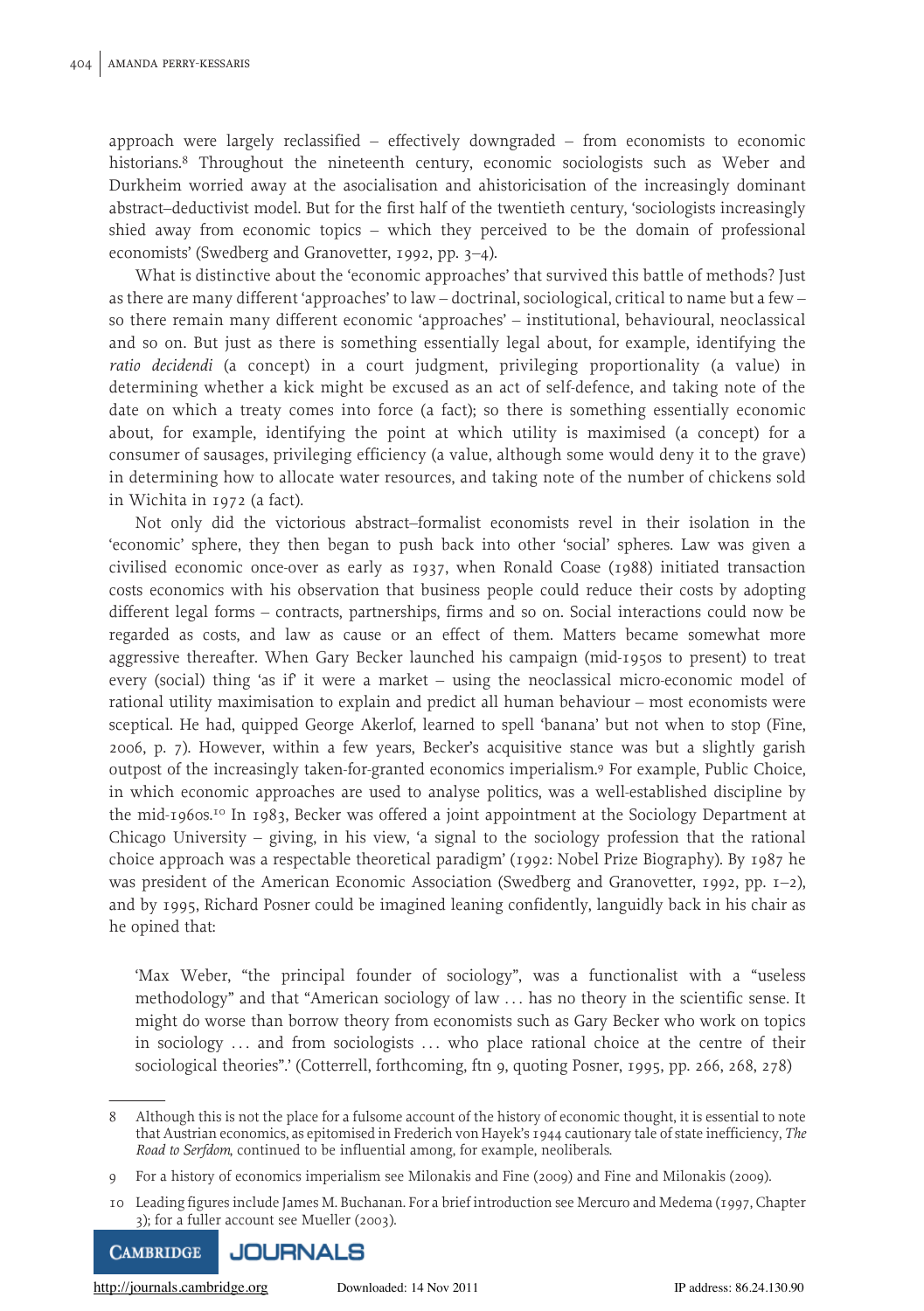Becker's temerity in elaborating 'the economic approach to human behaviour' energised economics imperialism in two ways (my emphasis). First, it reinforced the impression that in the battle of economics methods, only one (the asocial, the ahistorical, the fittest?) had survived, behind which all troops could safely unite. Second, it set out a terse analytical framework by which parachuting economists could orient themselves in the yet-to-be conquered social wilderness. Becker declared that three assumptions, 'used relentlessly and unflinchingly, form the heart of the economic approach'. These are first, that individuals seek to maximise (utility, profit, etc); second, that markets 'with varying degrees of efficiency co-ordinate the actions of different participants – individuals, firms, even nations – so that their behaviour becomes mutually consistent'; third, that the preferences of actors (individuals, firms, states and so on) are stable (1976, p. 5). Although plenty of productive debate and innovation has challenged the boundaries of these assumptions in the ensuing years (for example, behavioural economics, information-theoretic economics), and there are schools of economics thought that eschew at least some of them (for example, the 'new' economics as exemplified by the New Economics Foundation), and still other schools that are especially avid in their support of them (for example, the neoliberal and Austrian schools), they remain the preconditions of all remotely mainstream economic analysis – always present, sometimes suspended, sometimes extended.

One inherently multidisciplinary field in which the dominance of economics has been particularly stark is that of 'development'. Development – a notoriously contentious and slippery notion, variously regarded as essential, impossible and objectionable – can be defined as any attempt to improve (in the eyes of the developer) the lives of the relatively (locally, nationally, regionally, internationally ...) 'poor' (financially, culturally, socially  $\dots$ ).<sup>11</sup> Continuous improvement or 'progress' has been the battle cry of development since Harry Truman coined the notion of 'underdevelopment' on the day he took presidential office in 1949 (Esteva, 1992, p. 6). Development activities reflect many of the forms of intervention characteristically made by governments worldwide, except that they are always done by the relatively rich to the relatively poor. It is therefore unsurprising that development has mirrored the general submission to economics imperialism, albeit with a time lag. Indeed, Arturo Escobar has proposed that '[o]f all those figures associated with development and with the production of development knowledge', the development *economist* always 'stood out clearly above the rest' (2005, p. 141). Development economics was for a time 'protected' from the ahistoricisation and asocialisation afflicting mainstream economics, thanks to the commitment of some key figures, such as W. W. Rostow (of Stages of Growth fame) and Robert McNamara (who brought a focus on basic needs to the World Bank), to interdisciplinarity. 'But this was to change, and dramatically, with the rise of neoliberalism'. First, the state was now regarded as a hotbed of wasteful, self-serving, manipulation ('rent-seeking'). Second, the market became the sole reliable 'mechanism for achieving development'. Third, development economics lost its status as a distinct branch of economics. 'Exactly the same universal principles' were thought to apply across developing and developed countries. Historical differences and variations in 'social and economic structure' were categorised as forming the environment – 'exogenous factors' – within which homo economicus goes about maximising utility' (Fine, 2006, pp. 4–6). Indeed, Escobar has argued that development came to be about not only 'upgrading' and 'modernisation,' but also the introduction of the rationality of homo economicus to the developing world (2005, p. 141). Viewed in this way, development is both a manifestation, and a means, of economics imperialism.

As their bravado grew, economists dipped their toes, waded, then swam ever further from the jetties of trade, finance and investment, eventually 'discovering', à la Columbus, the shores of law

#### **JOURNALS CAMBRIDGE**

<sup>11</sup> This proposed definition reflects my attempt to accommodate the widely divergent views on development and is necessarily loose.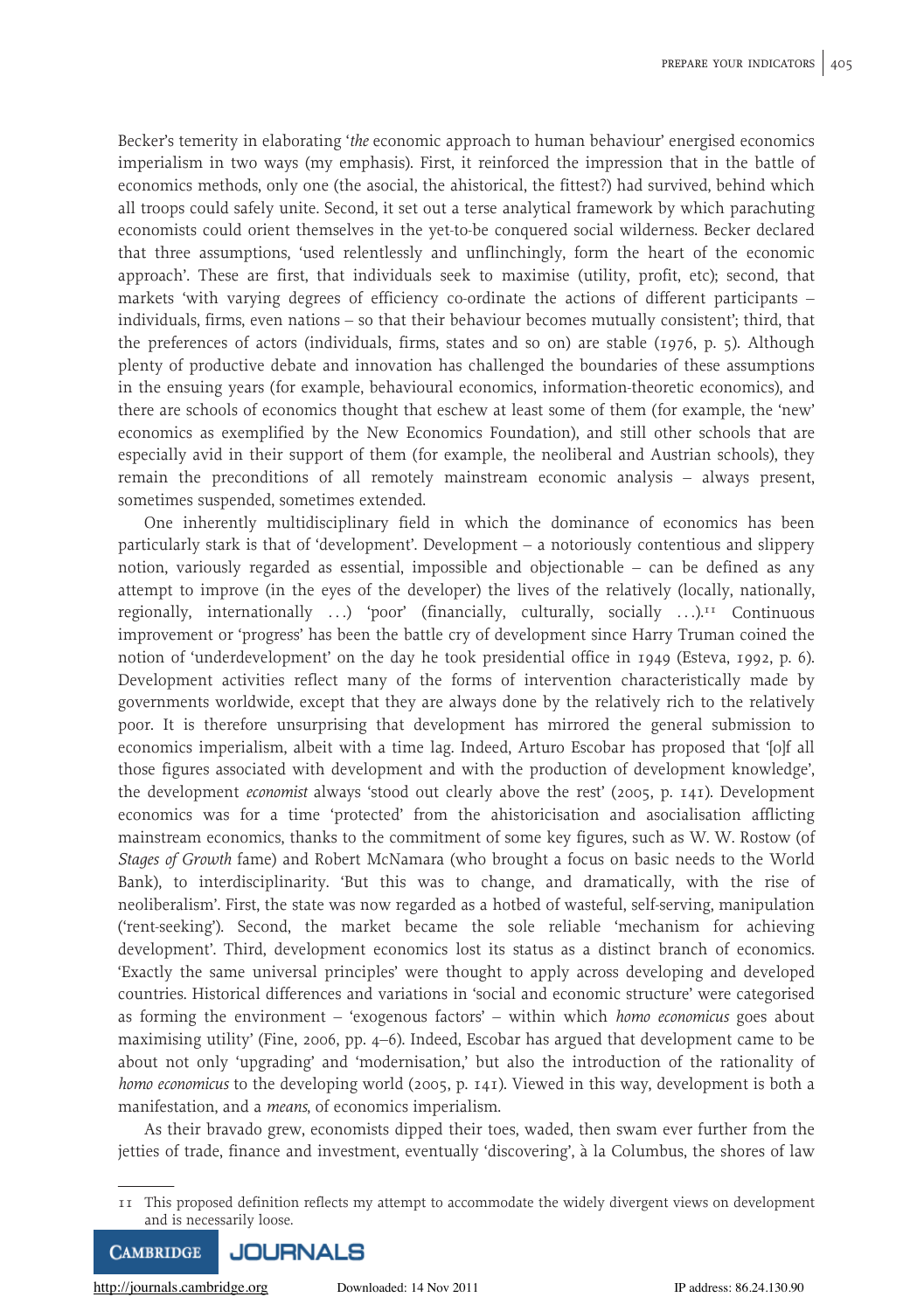and development. The field had previously been populated by a band of socio-legal Weberians – at least until their much-vaunted self-estrangement in the mid-1970s (see Carty, 1992; Trubek and Galanter, 1974). Beginning in 1989, these territories have been progressively cleared of the sociolegal debris, then replanted with the seeds of individual rational utility maximisation that are characteristic of Chicago-inspired law and economics, and remapped with the symbols of 'good governance' and 'rule of law' which are characteristic of new institutional economics.

Leading the charge on this new frontier was the World Bank Group, so that 'today, any serious intellectual discussions' on law and development must address the contribution of the Bank (Faundez, 2010, p. 180). The history of its involvement has been told elsewhere (see, for example, Decker, 2010). Some scholars have questioned the extent to which the Bank can be said to have a coherent legal reform strategy (Santos, 2006), or to be innovators or dominators in the provision of legal reform (Hammergren, 2010). Certainly other international financial institutions are also involved in the legal reform project generally, and specifically in the creation of indicators – for example, the Asian Development Bank and the European Bank for Reconstruction and Development. But there is no doubt that the World Bank has been the chief inventor and sustainer of the campaign for 'better' investment climates. It is also true that the influence of economics on the demand for, and design and deployment of, indicators has been especially noticeable at theWorld Bank.

#### Invasion by indicators

The investment climate campaign is a form of 'meta-regulation' – that is, 'it is part of the takenfor-granted context within which legal reforms are made in client countries of the World Bank'. Its meta-regulating effect is both 'thin', in that 'it applies economic values' and methods 'to assess the validity of the methods by which laws are made and enforced'; and 'thick' in that 'it expects that law will promote a liberal market economy' (Perry-Kessaris, 2008a, chapter 1, citing Morgan, 2003).

The indicators at the heart of the investment climate campaign are, to draw on the terminology of Davis, Kingsbury and Merry (2011), a 'technology of governance' used for the purposes of regulation, but in place of law. The World Bank is a 'governor' of the promulgator–user variety, creating Doing Business and Enterprise indicators with its 'name and imprimatur' and using them to evaluate, and thereby govern, both legal systems and itself. Specifically, the Bank uses the indicators to evaluate the performance of administrative and judicial institutions against the standard of what it regards as a 'good investment climate'; and to evaluate its own efforts to 'improve' such investment climates. The indicators are also used by 'the public', namely those civil society, private and state actors who have an interest in investment or, less commonly, in the performance of the World Bank. The World Bank derives the power to govern performance in investment climates from its 'economic' and 'legal authority' as a lender; and from its 'scientific' and 'moral authority' as a longstanding leader in the theory and practice of development economics, although all forms of its authority are 'contested' by states and by civil society actors.

Figure  $\bar{x}$  maps the influence of the economics approach in the investment climate campaign – normative (values and interests), analytical (concepts and relationships) and empirical (facts and methods), as well as the central role played by indicators. The following sections elaborate upon this map, suggesting that the investment climate campaign reflects three commitments of mainstream economics: a normative commitment to marketisation ('Ready'); an analytical commitment to mathematisation ('Aim'); and an empirical commitment to quantification ('Fire').

#### Ready: marketise

The first step of any campaign is to rally the troops and win over hearts and minds. The investment climate campaign issues its call to arms in the competitive, commodifying terms of the market.

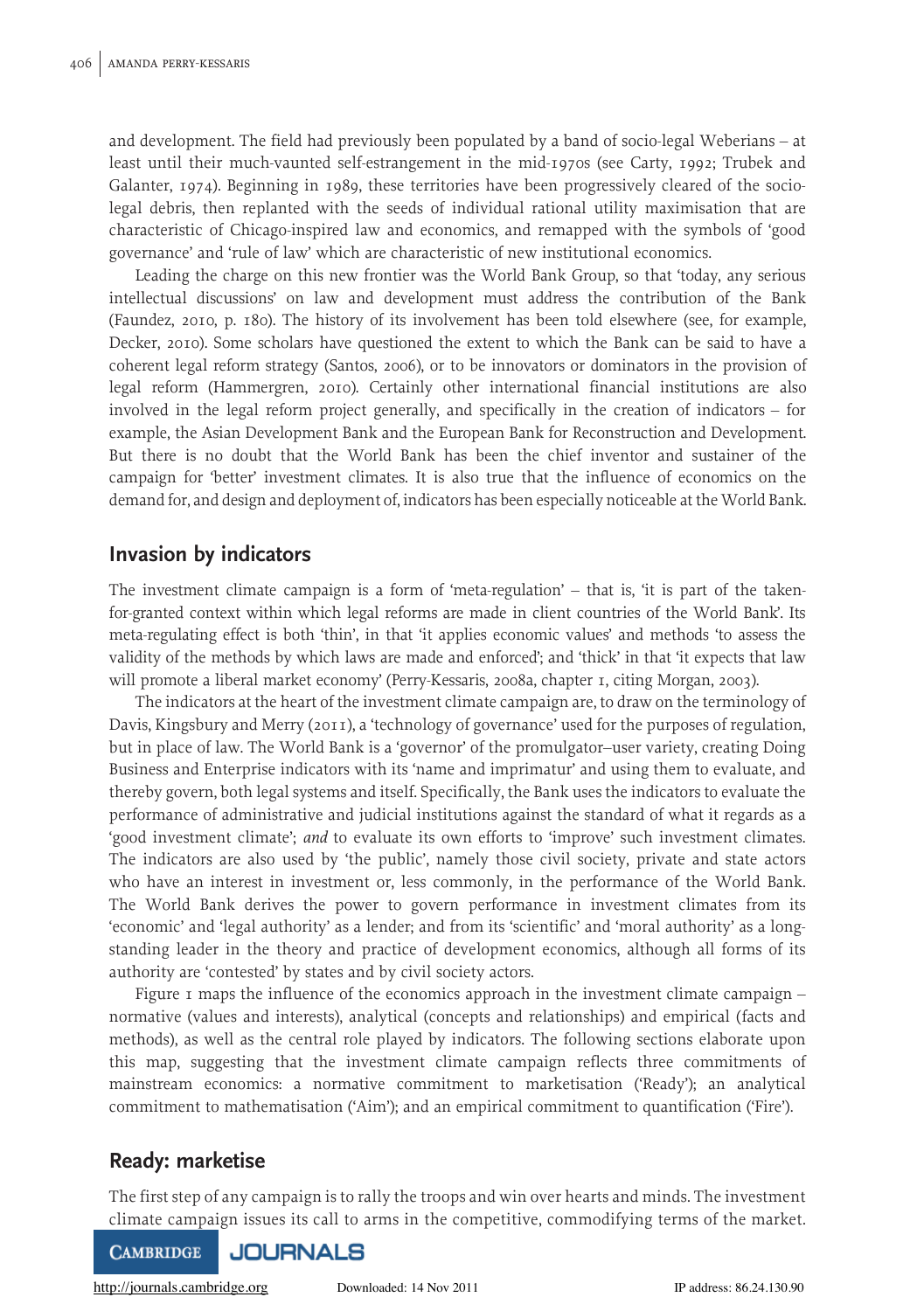

Figure 1 The economic approach in the investment climate campaign

This is no great surprise given that the World Bank, like other financial institutions, is 'the natural territory of economists and finance specialists', whose 'principal concerns are macroeconomic', whose 'charges are to reduce poverty and facilitate economic growth', and whose 'principal inhabitants, therefore, are professions which proffer expertise in markets' (Halliday, 2010, pp. 31–32).

The tendency to treat legal systems 'as if' commodities competing for the attentions of foreign investors, their 'value' signalled by Doing Business and Enterprise indicators, is a manifestation of the normative commitment of mainstream economics to marketisation. In (economic) theory, such marketisation ought to produce all manner of good things, most importantly competition. A 'market' consists of buyers and sellers of a product. Where there are multiple consumers (investors) and multiple producers (states) of multiple products (legal systems) there will be competition among them, resulting in 'better' legal systems. This argument 'is based upon implicit appeal to the biological analogy of natural selection'. So, 'just as competition, working through the market, induces efficient outcomes in a static framework, the result over time will be an institutional framework conducive to growth and development. Only the "fit" will survive' (Harriss, Hunter and Lewis, 1995, p. 11, cited in Perry, 2002). This theory relies on problematic assumptions about the preferences, expectations and behaviours of both producers (states) and consumers (investors) of legal systems.

First, the theory assumes that investors actively shop around for the 'best' legal system in which to do business, and share common beliefs that the 'best' legal system is one that is cheap and quick, as well as common understandings of what 'cheap' and 'quick' look like. As I have set out at length elsewhere, these assertions are both implausible, for reasons more and less comprehensible to economists; and dangle too far above the empirical ground to merit classification as proven (Perry, 2001; 2002; Perry-Kessaris, 2003a; 2008a; 2008b). I will only add a reference to Pierre Legrand's recent observation that:

'Any argument that one law is "better" than another because it entails lower transaction costs (or for any other reason) is but a claim for someone's understanding of what makes law "better", based on that someone's understanding of the meaning and relevance of transaction costs (or whatever).' (2009, p. 4)

There is no doubt that marketisation does indeed cause states to engage in a relentless competitive process that Veronica Taylor (2005) has dubbed the 'law reform Olympics'. The publication of indicators serves to continuously pit states against each other, and against their historical selves; the successful being rewarded with finance, technical assistance and praise (see also World Bank, 2004a, p. 53; Govindarajan Committee, 2002, pp. 35–36). Success stories are reproduced on the Doing Business website and with publications such as the Celebrating Reform Series (World Bank

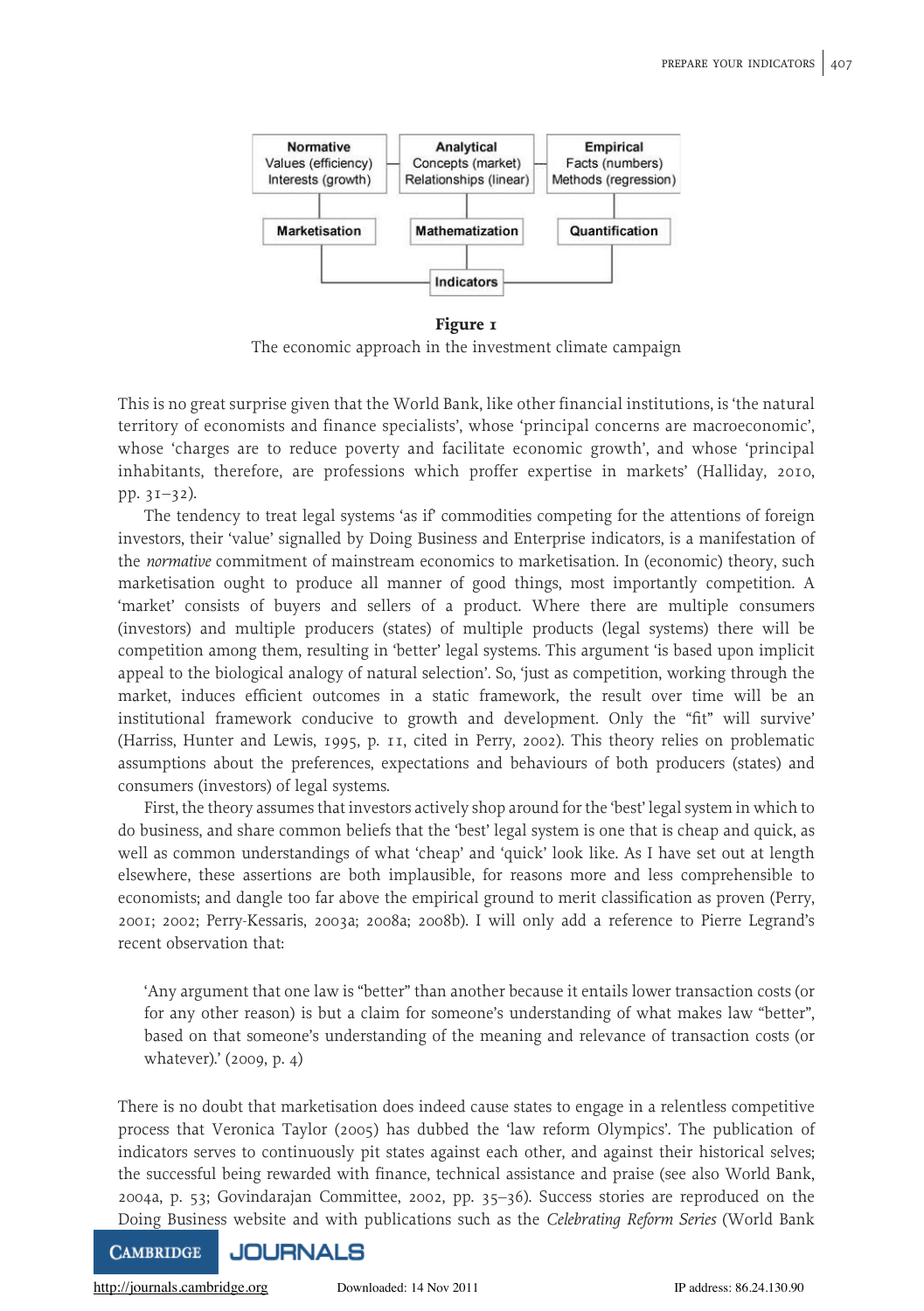Doing Business website<sup>12</sup>). The Doing Business website also includes a link on its front page to historical data, to encourage states to improve in time for the next measurement – although that plan is often scuppered by changes in methodology which the Bank determines render the data incomparable over time, which is why, for example, the startling achievements of Georgia (see below) are not apparent on the Doing Business website.

The legal system 'as if market' game is mirrored in the increasing tendency to speak of an international 'market' for legal services, which has sent France and the UK, to name but two, scurrying in search of the unique selling points of their legal professions.<sup>13</sup> There is also a strong emphasis on the idea that the customer is always right. For example:

'The Doing Business reports played a crucial role in alerting the French legal community to the fact that law has become an instrument of economic domination, that there exists a real market for law, and that in a number of sectors, [the French] need to reform [their] law, if only to "sell" it better.' (Kerhuel and Fauvarque-Casson, 2009, pp. 812–13)

The problem, in the words of political philosopher Michael Sandel, is that '[m]arkets leave their mark'. They 'are not mere mechanisms. They embody certain norms' and 'presuppose' and 'promote, certain ways of valuing the goods being exchanged'. So when economists 'assume that markets are inert, that they do not touch or taint the goods they regulate' they are making 'a mistake'. The most superficial type of 'mark' is illustrated in Sandel's example of a nursery which seeks to incentivise parents to pick their children up on time. It introduces a charge for lateness. The parents, now interpreting accommodation of lateness as a service for which a fee can be paid, are more late, more often (Sandel, 2009). Much deeper marks were noted by E. F. Schumacher in his Small is Beautiful of 1973 (echoing Karl Polanyi's Great Transformation of 1944):

'In the market place, for practical reasons, innumerable qualitative distinctions which are of vital importance for man and society are suppressed ... [I]n The Market [,e]verything is equated with everything else. To equate things means to give them a price and thus to make them exchangeable. To the extent that economic thinking is based on the market, it takes the sacredness out of life, because there can be nothing sacred in something that has a price.' (Schumacher, 1993, pp. 30–31)

The implication for the present purpose is that the marketisation of legal systems leaves a mark on legal systems, those who produce them and those who use them. The first mark is left on our understanding of what law is for. When we think of legal systems as commodities, and investors as their main audience, we devalue, or even forget about, the other 'sacred' social functions of law. Roger Cotterrell has long argued that law is more than a resource for the maximisation of benefits to individuals. It is also an essential 'communal' resource for the support of the full Weberian spectrum of relations – not only individuals, and not only of instrumental investment relations, but also of loving familial, faithful religious and respectful traditional interactions (Cotterrell, 1997; 2006). The World Bank's Independent Evaluation Group (2008)<sup>14</sup> hovered close to the same

<sup>12</sup> www.doingbusiness.org/.

<sup>13</sup> In 2009, President Nicolas Sarkozy commissioned a report on the French legal profession. He emphasised the need for efficiency in the legal system; the report spoke of the need to push the French legal system globally (Kerhuel and Fauvarque-Casson, 2009, p. 816). In 2002, the then Lord Chancellor's Department hosted an international symposium on 'Legal services markets' including academics from the UK and the US.

<sup>14</sup> This is an 'independent unit within the World Bank' which 'reports directly to the Bank's Board of Executive Directors' and is responsible for assessing 'what works, and what does not; how a borrower plans to run and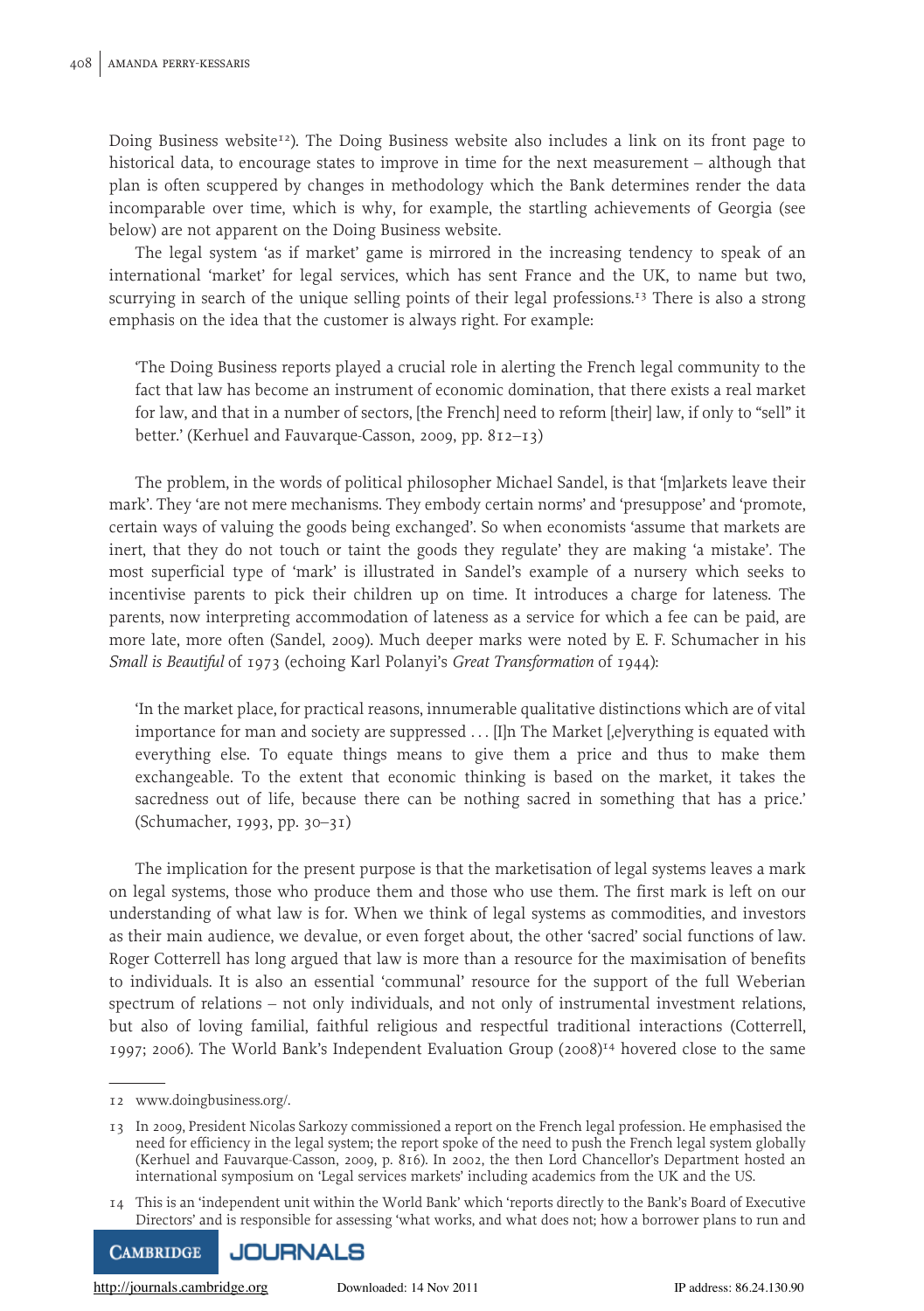point when it argued in its review of the Doing Business project that 'any research relating the regulatory environment to economic outcomes is necessarily partial', because, among other things, what benefits investors 'may not be good for ... the economy and society as a whole'. Where interests are in competition, the 'balance ... is a matter of political', not economic, 'choice' (p. 51). But the effect of meta-regulating investment climate discourse is that the economics is in effect doing the choosing.

The problem became clear to me when I studied the role of the Indian legal system as a communal resource in investor–government–civil society relations. I began my account of that research with the following theoretical dissatisfactions with the investment climate campaign:

'[T]he discourse of "investment climates" is far too investor-centric to serve as a framework for assessing the role of host state legal systems in investor–government–civil society relations. For a start, an understanding of the legal needs of civil society and government actors is essential even to an investor-centric approach, because their perceptions and expectations of legal systems will inform their legal strategies, which in turn will affect foreign investors. Furthermore, we need and ought not to begin and end with the perceptions and expectations  $-$  supposed or actual  $-$  of foreign investors. Foreign investors are, quite obviously, not the only actors to whom state legal systems are addressed. Government and civil society actors (among others) are also potential consumers, and targets, of state legal systems.' (Perry-Kessaris, 2008b, p. 4)

The validity of those theoretical misgivings was confirmed by the empirical reality in India. Not only was the investment climate campaign diverting attention from the interests and values that underpin non-economic relations; it was actively undermining the ability of law to support those non-economic relations.<sup>15</sup> Furthermore, viewed through a sociologically informed lens, the investment climate campaign proved to be disconcertingly linear, with little exploration of the possibility of interactions among and between laws, legal institutions and humans. Of course an instinctive and well-exploited economic understanding of the self-reinforcing effects of indicators is clearly discernable – as performance improves, so there is an incentive to improve performance. But investment climate discourse takes no account of the complex, reflexive interactions that take place between and among investment, state, civil society and legal system actors – not least the use, abuse and avoidance of law (Perry-Kessaris, 2008b, pp. 18–19).

The second set of marks left by marketisation can be categorised as 'indicator politics' (Desrosières, 2007, p. 136) – those wasteful, distracting efforts at one-upmanship to which humans appear to be so prone. For example, as I have reported elsewhere (Perry-Kessaris, 2008a, pp. 126–7), a former World Bank Country Director for India remembered in an interview how in 2004 one chief minister had demanded an emergency Sunday morning meeting at the director's residence to express his dismay at the indicators produced for his state. In the State of Karnataka, two

<sup>15</sup> In that study I established a theoretical framework for exploring the role of host state legal systems (courts and bureaucracies) in mediating relations between foreign investment, civil society and government actors, and then demonstrated the application of that framework in the context of the south Indian city of Bengaluru (Bangalore). Drawing on the 'law-and-community' approach of Roger Cotterrell, I identified three mechanisms through which law might, in theory, ensure that social relations are productive: by expressing any mutual trust which may hold actors together, by ensuring that actors participate fully in social life and by co-ordinating the differences that hold actors apart. I found that each of these legal mechanisms was discernible in Bengaluru. However, their operation was limited and skewed by their extent to which actors use, abuse and/or avoid them. Furthermore, those legal mechanisms were being eroded as a direct result of the World Bank's 'investment climate' discourse, which privileges the interests and values of foreign investors over those of other actors.



maintain a project; and the lasting contribution of the Bank to a country's overall development'. Independent Evaluation Group (IEG) website: www.worldbank.org/ieg/ (accessed 23 March 2010).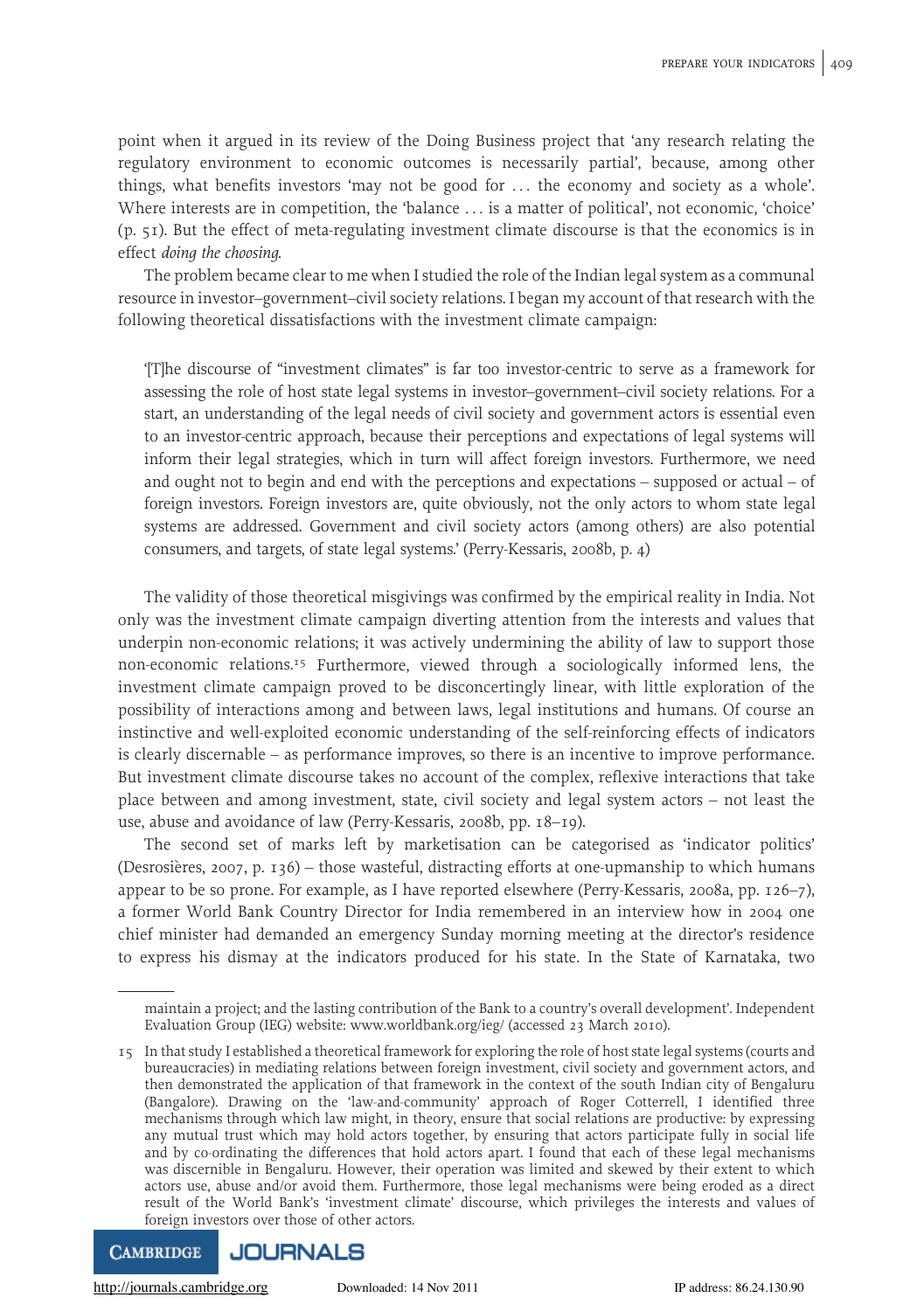former chief ministers passed the indicators grenade back and forth between them, accusing each other of complicity in making it 'the most corrupt state in India in 2004', and demanding 'clarifications' from the Bank.<sup>16</sup> Meanwhile, the same Doing Business report was 'like an electric shock to the French (and French related) legal community' for this 'country steeped in its legal tradition, was rated forty-fourth (behind Jamaica, Botswana and Tonga) and considered one of the legal systems least conducive to economic growth' (Kerhuel and Fauvarque-Casson, 2009, p. 811). Various conferences, commissions and other defensive and retaliatory mechanisms of more and less productive value were launched in response. A longer-term perspective on the law-reform Olympics might have given some much-needed, albeit perverse, reassurance to the French, for in a 2003 study I found that the US or the UK consistently ranked 'worse' than at least one South Asian nation across a range of legal indicators manufactured between 1999 and 2002 (Perry-Kessaris, 2003a). Neither country was as shocked as France at their supposed inferiority. Perhaps the Anglo-American blow was cushioned by the contemporaneous lauding in the infamous 'legal origins' literature of the common law as fundamentally more efficient than civil law.<sup>17</sup> But my point is that all of this is surely a diversion from the professed aim of the game – namely, 'improving' the lives of the relatively 'poor'.

Perhaps the most extreme form of indicators politics is cheating – that is, deliberately targeting reforms towards improving indicators, rather than legal systems. Economists tend to be somewhat coy about this topic. They prefer the term 'gaming', which to my ear implies a degree of admiration or at least studied ambivalence about the strategy in question. But who among us is thrilled by the prospect of Olympic athletes striving to go 'swifter, higher, stronger' by dipping into performance-enhancing drugs? On that note, how impressed can one be by Georgia's literally incredible rank of eleventh easiest place to do business in the world in 2010, not to mention its meteoric rise (overtaking Japan and Germany among many others) from 112th in 2004, via a best reformers award from the World Bank in 2007?<sup>18</sup>

Good things can come from measuring performance. For example, I would certainly be moved to action if I found that students were switching away from courses I teach and I pay close attention to student comments about my teaching. But there is always a danger of – perhaps even a propensity towards – things going too far, especially when quality is put on a competitive, war-like footing. It is not the fault of economists that humans sometimes want to cheat, but they are to be chastised for their willingness to create an environment in which cheating becomes a strategy rational above most others. Indeed, chastisement does not really go far enough: their very own, much coveted, theory of individual rational utility maximisation predicts that cheating will occur wherever it can be done (here due to the impossibility of measuring accurately, see below), and is to the advantage of the cheater (here due to the fact that rankings may bring rewards).<sup>19</sup> So why risk it?

#### Aim(?): mathematise

At its best, mathematical analysis summarises, clarifies and renders transparent relationships – whether hypothesised or proven – between concepts. The basic theory behind investment climate

<sup>16</sup> Perry-Kessaris (2008a, p. 127) citing the Times of India in 2005.

<sup>17</sup> See La Porta, Lopez-de-Silanes and Shleifer (2008) for a summary of the LLSV perspective.

<sup>18</sup> The achievement is not clear from the Doing Business Survey, which does not list the pre-2007 ranking. But it is noted on various other websites and in the CIA's country profile: www.usaid.gov/locations/europe\_eurasia/ countries/ge/georgia.pdf. It was pointed out by a member of the audience at the NYU Indicators Conference in 2010.

<sup>19</sup> Thanks to an anonymous reviewer for laying this point bare for me.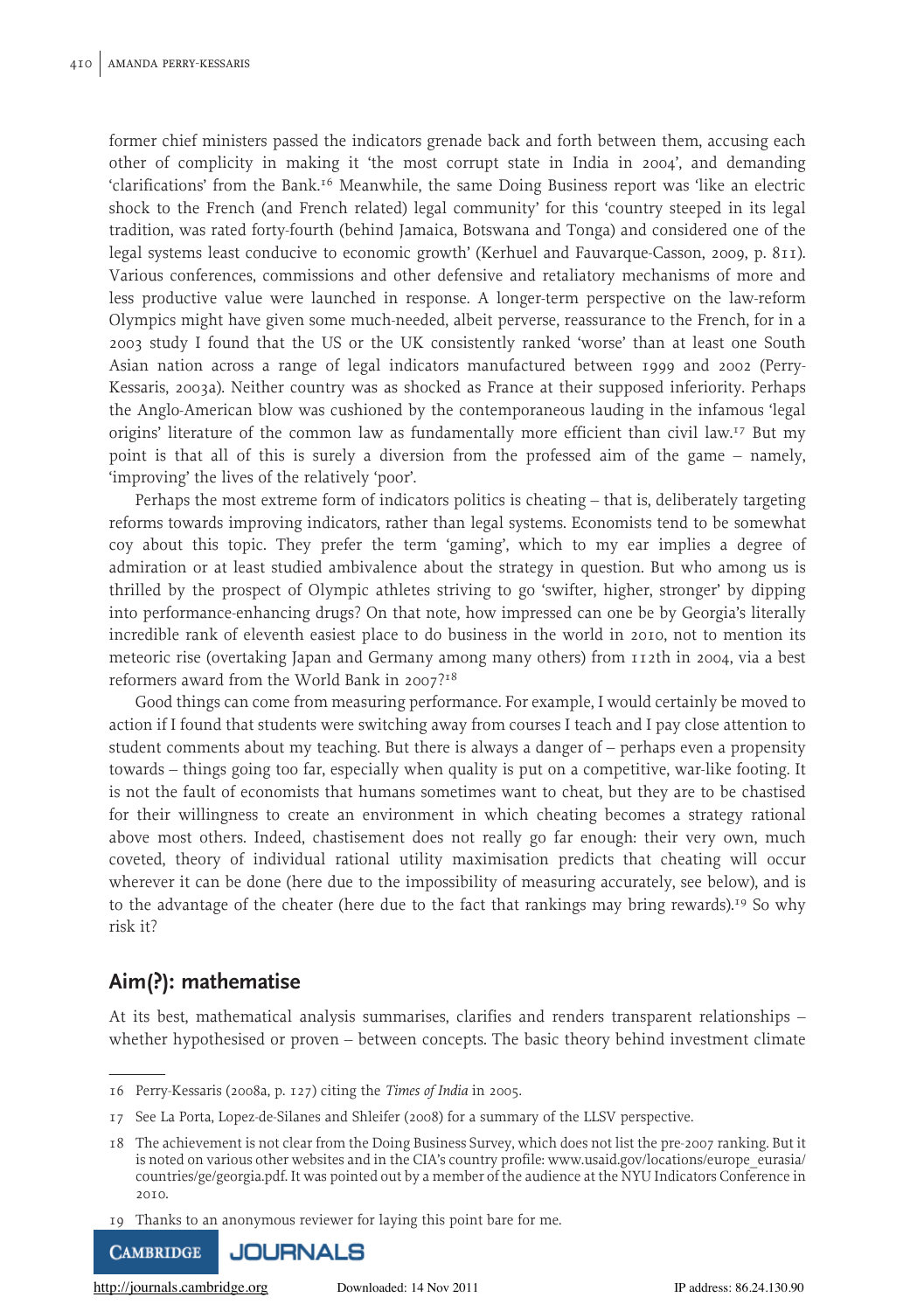discourse is that the amount of foreign investment flowing into a country depends, among other things, upon the effectiveness of that country's legal system. Were it not so influenced by economics, the basic theory behind the investment campaign could be represented in a diagram of the kind set out in Figure 2. Instead it tends to be set out a format akin to the formula below, in which, suffice it to say,  $v_i$  represents investment flows and  $R_i$  represents the effectiveness of the legal system

 $\log v_i = \mu + \alpha R_i + \varepsilon_i$ 

The habit of representing legal systems as variables in a development economics equation, their places held by indicators, is a reflection of an analytical commitment of contemporary mainstream economics to mathematisation. A former president of the American Economics Association is quoted as calculating that in 1940 'less than 3 per cent' of the pages of the American Economic Review included even 'rudimentary mathematical expressions' (Milonakis and Fine, 2009, p. 123). From that point on, the 'scientific program' of mainstream economists has been fetishistically to 'reformulate verbal ... arguments into symbols and variables and diagrams and fixed point theorems and the like' (McCloskey, 2002, p. 11). By 1990, nearly 40 per cent of the refereed pages of economics were to 'display mathematics of a more elaborate type' (Milonakis and Fine, 2009, p. 123), apparently in pursuit of a pseudo-scientific sense of certainty, control and continuity. The contemporary economic paper or lecture rarely takes long to slip from sentence to formula, from happiness to Q\*, from wondering to knowing, from real world to 'blackboard economics' (Coase, 1988, cited in Perry-Kessaris, 2003b, p. 65). Where it is possible to substitute 'an elegant and exact formula' such as 'E = mC<sup>2</sup> or, to give a somewhat less elegant example from economics,  $I + i_{\text{usa}} =$  $(e_{forward}/e_{spot})$  (1 +  $i_{frame}$ ), called "covered interest arbitrage" for a 'clumsy fact or numerical approximation', then one surely ought to do so (McCloskey, 2002, pp. 13–14). However, when mathematisation simply reinvents a verbal wheel, mysticising the common-place, it is more than irritating. It excludes members of the colonised disciplines who may not be technically qualified to navigate their newly re-labelled terrain.

Mathematisation can also be destructive. First, like other forms of 'metaphorical language', mathematics may simply hollow out the analysis and 'constrain' the 'vision' of the analyst 'so that their reading of social reality may be quite different from those using other metaphors and other languages'. Second, while some economic metaphors are 'illustrative', others serve to 'constitute the very lens through which we view the world' (Bronk, 2009, pp. 22–23). The slip from illustration to constitution can sometimes occur simply through familiarity. As Deidre McCloskey (1998) explains, some metaphors, such as Becker's treatment of children as 'durable goods' are still 'live', meaning that they remain 'conscious and surprising', exerting a 'structuring effect' of which 'we



Figure 2 A visual metaphor for investment climate discourse



<http://journals.cambridge.org> Downloaded: 14 Nov 2011 IP address: 86.24.130.90

**JOURNALS**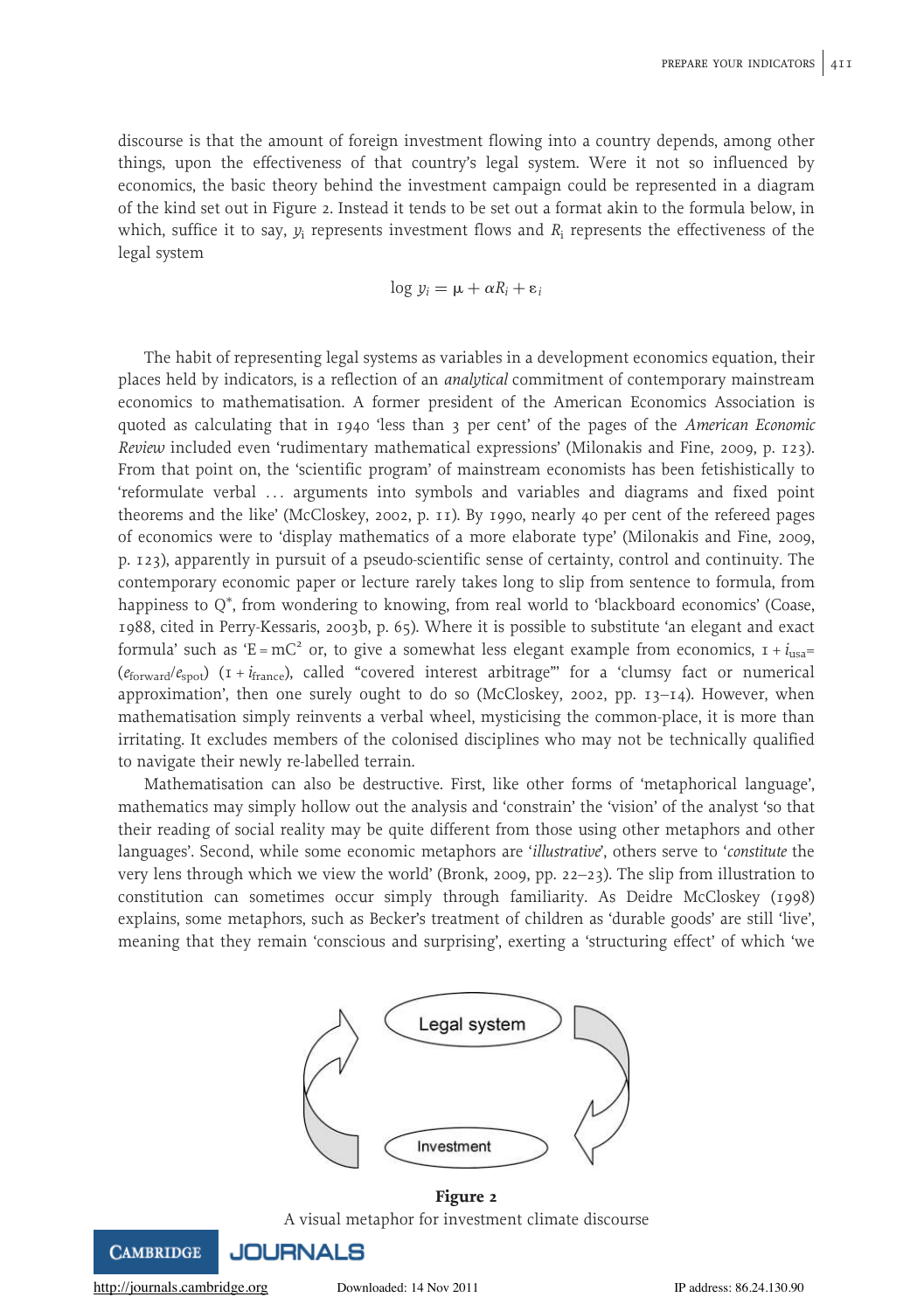are aware'. But others, such as the metaphor of 'equilibrium', have been with us long enough to become 'half-dead – that is, no longer consciously recognised'. The danger is that 'we may become oblivious to the extent to which it structures and constrains our vision' (Bronk, 2009, p. 23, citing McCloskey, 1998).

An excellent example is provided in the construction by economists of so-called 'Rule of Law' indicators, which all too often seek to measure the protection of property rights, which is the obsession of economists, rather than the equal application of the law to all regardless of position, which is what lawyers tend to regard as the core component of the rule of law (see Davis, 2004; Taylor, 2005). How many earnest conversations must have been held at cross-purposes as a result? Another clear example is provided by a terrifyingly popular article by Acemoglu, Robinson and Johnson (2001) on 'the colonial origins of development', in which they propose, among other things, the following equation:

Per capita income in colonial Africa = property rights + other factors

Unfortunately, the authors were unable to find an indicator to directly 'measure' the 'institution' of protection against expropriation in colonial times. So they chose a proxy indicator (an 'instrument'), namely mortality among settlers, thinking that better institutions (including property rights to protect against expropriation) must be associated with lower mortality. As Aldashev (2009) points out, that choice of proxy is highly problematic, for there are plenty of reasons for high mortality rates that are entirely unrelated to the protection of property rights. But the article remains extremely influential, and has helped to set in concrete a particular interpretation of how 'strong' property rights 'matter' to development.

Third, mathematisation seems to divert attention from both the lack of theory and the lack of facts. Although economists may have identified a number of legal and economic concepts which they regard as central to law and development, the precise nature of the relationships between these concepts, and their connection to economic development, remain both incompletely theorised and unproven. For example, John Ohnesorge (2009) has observed that corporate law reform focuses on the development of 'equity markets as a source of external finance', assuming that external finance results in successful corporations, when in fact, 'data from a country like South Korea during rapid development would call that into question' (p. 1632). Moreover, each incidence of mathematisation helps to render the dominant structure of the debate ever more taken-for-granted. As Ben Fine has observed, international financial institutions such as the World Bank frequently take 'complex issues X and Y' and 'imagin[e] that  $\ldots$  by combining them  $\ldots$  the complexities can be set aside and the issue settled by running a simple econometric model ... relating the two'. A clear pattern has emerged such that 'where X is a policy variable and Y is ... a goal', the policy variable X always relates to 'stabilisation and structural adjustment, and, more recently, to the rhetoric of poverty alleviation, good governance, country ownership and so on'. He points to a study by a World Bank economist that investigated the possibility of achieving objective Y, the identity of which will 'be revealed in a moment'. The study explained that to achieve Y would require '(i) sound macroeconomic policies, (ii) structural policy reforms and (iii) modifying further the system of incentives faced by individuals'. The prescription of this familiar triad 'can only come as a surprise to the soft-boiled'. However, 'even the most cynical will surely be surprised to learn that Y is, in this case, "reversing the spread of the HIV/AIDS epidemics and mitigating its impact"!' (Fine, 2006, xx–xxi).

Finally, it is important to note that an obsession with mathematics risks rendering economics (as well as colonised and collaborating disciplines) useless to the real world. 'Mathematics is not identical to counting or statistics.' Indeed, 'most maths has nothing to do with actual numbers'. Mathematics consists of attempts to prove, deductively 'why/whether'. Quantification, which is

**CAMBRIDGE JOURNALS**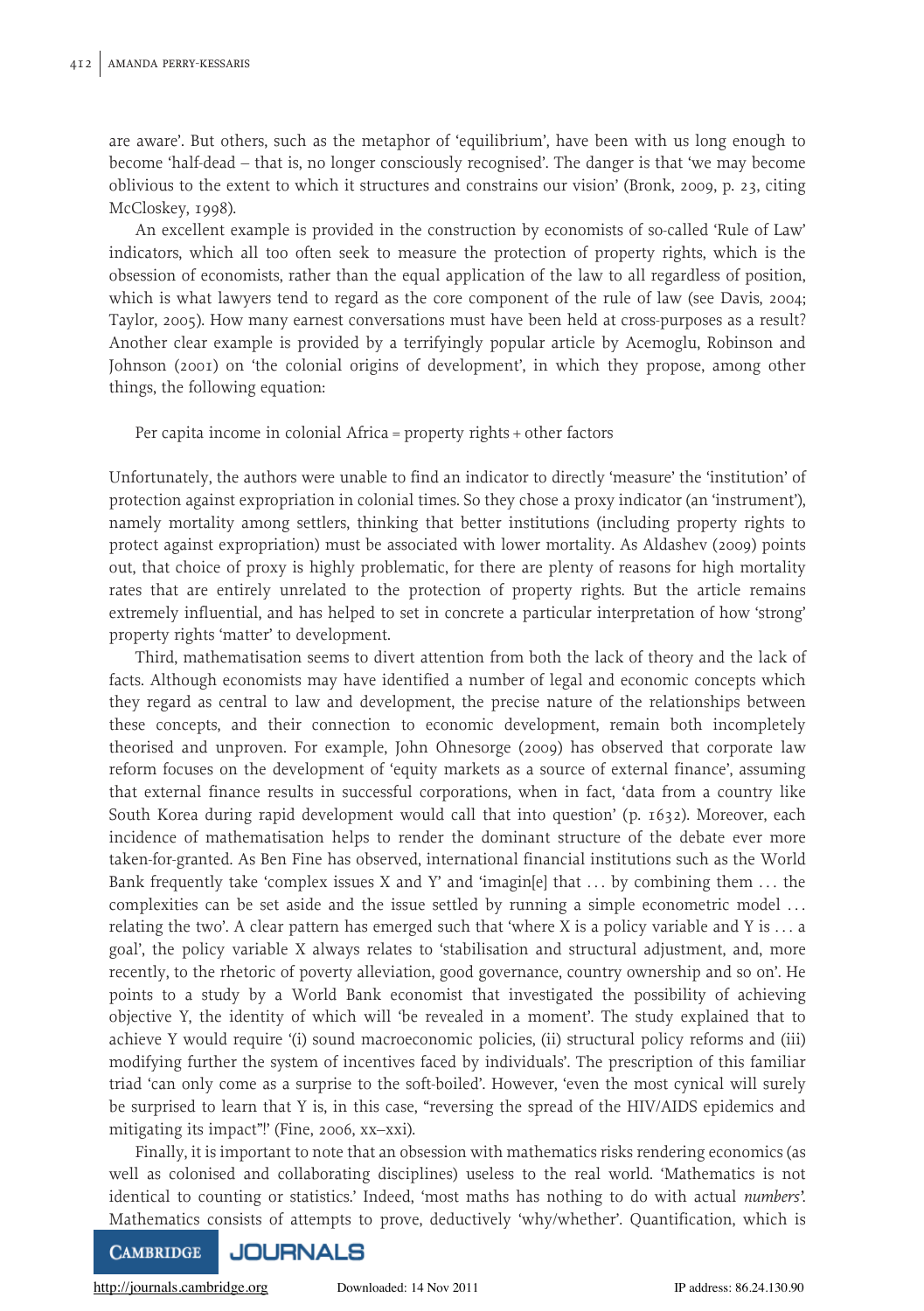the subject of the following section, consists of attempts to identity, inductively, 'how much' (McCloskey, 2002, p. 9).<sup>20</sup> As Deidre McCloskey has observed, each of these activities is an inherently 'virtuous' and essential component of any attempt to study the real world:

'An inquiry into the world must think and it must look. It must theorize and must observe. Formalize and record. Both. That's obvious and elementary. Not everyone involved in a collective intelligent inquiry into the world need do both: the detective can assign his dimwitted assistant to just observe. But the inquiry as a whole must reflect and must listen. Both. Of course.' (McCloskey, 2002, p. 37)

However, a 'secret sin' of economics is that it relies too heavily on 'qualitative theorems . . . which look like theorizing' and appear to involve the same 'tough math' that 'actual theorizing would', but too often offer nothing but 'pure thinking, philosophy' to which no number could ever 'conceivably be assigned'. The 'theorizing' involves repeated amendments to assumptions so that 'the "results" keep flip-flopping, endlessly, pointlessly'. This excessive mathematisation is worsened by the fact that the theory is not 'disciplined by any simultaneous inquiry into how much' (quantification), in particular because of the excessive reliance on the notion of statistical significance, on the subject of which I will say a little more below (McCloskey, 2002, pp. 41, 44). The point here is that in order for such mathematisation to have any real-world significance, it needs to be supported by numbers. To the extent that the variables to be measured are inherently qualitative, such as legal systems, they must be numericised. To the extent that something cannot safely be numericised – a possibility explored in the following section – it ought not to be mathematised.

### Fire: quantify

A legal fact may be represented by 'a paragraph of text ... a series of striking photographs or a video recording'. Alternatively it might be represented numerically, in the form of an indicator (Davis et al., 2011, pp. 2–3). The tendency of the investment climate campaign to produce and deploy indicators to evaluate legal systems is a reflection of the empirical commitment of mainstream economics to quantification.

The preference for quantification grew across the social sciences in the 1920s and 1930s as 'a way of claiming status'. Indeed in those heady days, 'even the social anthropologists... counted coconuts'. Towards the tail end of the socio-legal heyday of law and development in the 1970s, the SLADE project at Stanford collected 'a vast amount of social and legal data' which lay dormant after the Self-Estrangement (Twining, 2009, pp. 251–53).<sup>21</sup> But from the beginning and ever after, it was the economists – 'oh, the economists, how they counted, and still count' (McCloskey, 2002, p. 5).

The economically supercharged decision to take legal quantification Over The Top is rooted in the attempt to marketise public services, and the demand came 'mainly from outside the scholarly community' (Twining, 2009, pp. 253–54). The 1980s saw an erosion of the belief that the quality of public service could effectively be regulated by a commitment to civic duty and a respect for hierarchy among bureaucrats (Desrosières, 2007, p. 135). The solution was to marketise – to introduce to the public sector the 'best' of the private sector. But 'public policies . . . do not have available accounting criteria such as "market share" or profitability in order to judge their capacity to satisfy users' needs, or simply their efficiency'. So, the search was on for indicators

**JOURNALS** 

<sup>20</sup> As Deidre McCloskey puts it: ""Why does a stone dropped from a tower go faster and faster?" Well, F = ma, understand? "I wonder Whether the mass, m, of the stone has any effect at all." Well, yes, actually it does: notice that there's a little m in the answer to the Why question' (2002, p. 10).

<sup>21</sup> See John Henry Merryman (2000).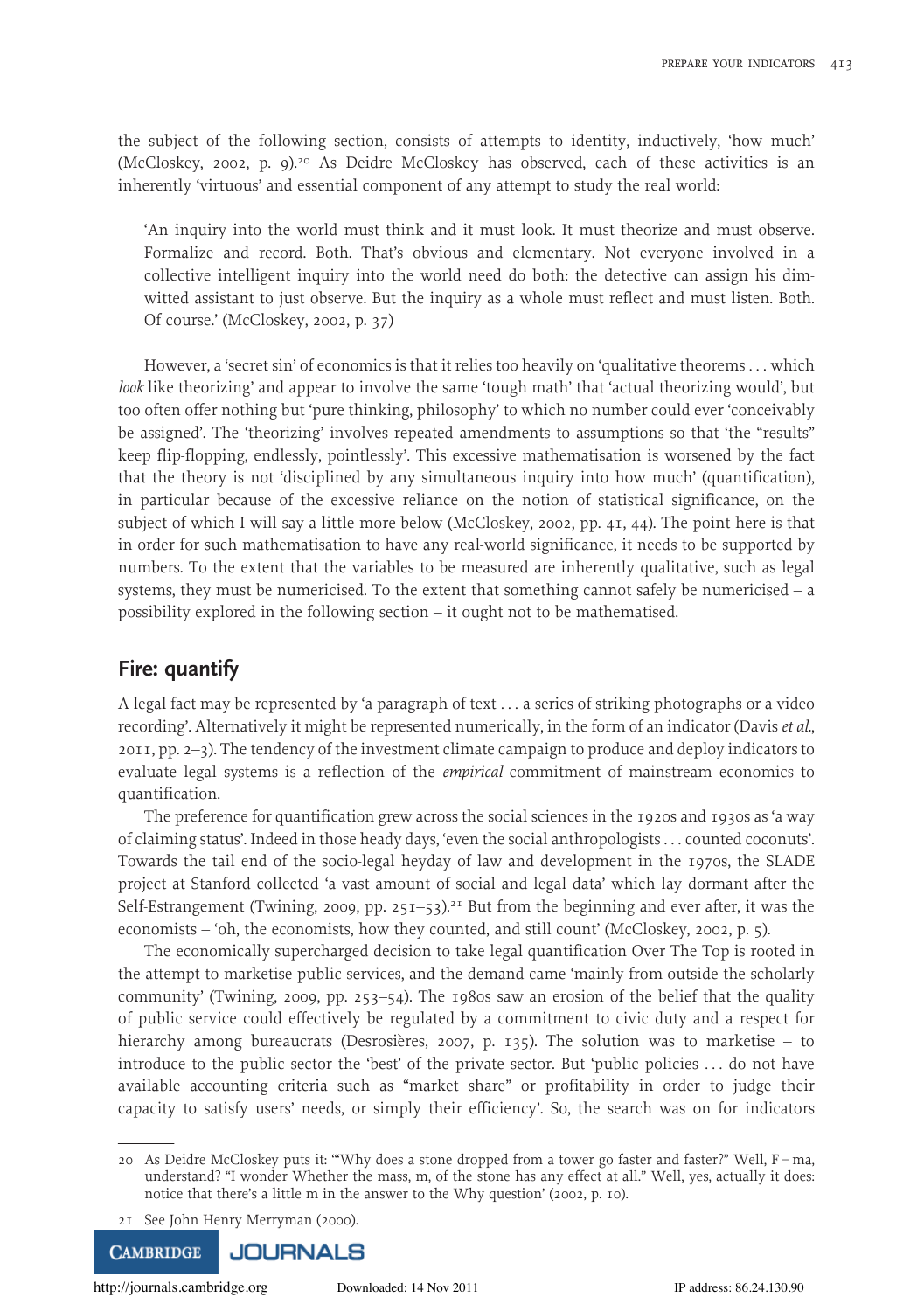'that could play a role more or less similar to the cost accounting, operating accounts and balance sheets of commercial firms' (pp. 123, 135). Writing in 2000, Twining observed that, although 'nearly all public and private institutions are increasingly part of a "performance culture", dominated by targets, benchmarks, indicators, and league tables', there was a 'relative dearth of regular, systematically compiled statistics about legal phenomena at regional, global, and other supra-national levels' (Twining, 2009, 254–56). Then came the invasion. States and intergovernmental organisations such as the EU and later the World Bank were soon engaged in the 'construction and negotiation of new equivalence spaces' and 'agreeing procedures for the quantification of the means and ends of intervention' (Desrosières, 2007, p. 135). As 'a large bureaucracy subject to the accountability techniques of the regulatory state', the Bank must convince its masters that 'the shift from hard infrastructure (roads, dams, hospitals and schools) to soft infrastructure (judges, customs officials, legal aid and human rights organisations) is a meaningful one' (Taylor, 2005, p. 10; see also Ginsburg, 2000). For example, the Country Assistance Strategies (CAS) in which the Bank identifies areas in which it intends to offer 'support' to a given country are, the Bank itself notes, 'increasingly results-focused' and include 'clear targets and indicators' by which 'to monitor Bank Group and country performance in achieving stated outcomes'. <sup>22</sup> For example, the 2001 CAS for India identifies two 'program priorities' for World Bank activities in the country, of which the first 'A: Strengthening the enabling environment for development and growth', in particular the subsidiary component Strategic Objective A2(c)) 'competitiveness in industry and services',<sup>23</sup> was the primary outlet for the investment climate campaign.<sup>24</sup> Under this heading, the Bank assessed India's business environment as 'unpredictable, discretionary and burdensome'. It proposed to 'work with selected state governments on deregulation and improvement of the investment climate' and 'engage the central government through policy dialogue and advice on reforms that fall within its purview' – including entry and exit regulations (World Bank, 2001, p. 27 and Annex B9, p. 5). Using a standardised matrix format, the 2001 CAS lists the targets against which its progress on Objective A2(c) can be measured as, among other things, increased FDI, faster clearances and 'improved feedback on business environment from surveys' (World Bank, 2001, Annex B9, p. 5). The Bank thereby committed itself directly to measuring FDI levels, clearance times and other aspects of the business environment; and indirectly to measuring its measurement – to measure the extent to which the surveys measure the business environment.

Needless to say, the Bank monitors its own performance in measuring and 'improving' the Indian investment climate. The standardised Country Strategy Outcomes Matrix that appear as an annex to every CAS and CAS progress report has on each occasion revealed that measurements have been made, and that investment clearances are faster (see, for example, World Bank, 2004; 2007). The trouble is that the achievement of a target is only as good as (a) the target itself and (b) the method used to measure its achievement. With respect to (a), we should remember that the 'goodness' of measurement and of speed per se are open to question in a broader social

<sup>22</sup> World Bank CAS website: http://go.worldbank.org/1SOQVO7GV0 (accessed 21 May 2010). For an overview of how the Bank measures results see World Bank How We Measure Results website: http://go.worldbank.org/ ZETAB6VBA0.

<sup>23</sup> Also relevant is Strategic Objective  $Ar(b)$  – 'Improving government effectives: governance reform' – which notes the existence of 'too many staff in positions with value added', and an increased level of 'political interference on bureaucracy'. It prescribes, among other things, the development of 'monitorable indicators for measuring government effectiveness'. Indicators identified included 'improvements in civil service efficiency and productivity' and 'improved public perceptions of the probity and integrity of the civil service' (Annex B9 p. 2).

<sup>24</sup> The second priority was 'B: Supporting Critical Pro-Poor Interventions', which included 'Promoting Education and Health for All' and 'Accelerating Pro-poor Rural Development' (World Bank, 2001, pp. 28–31).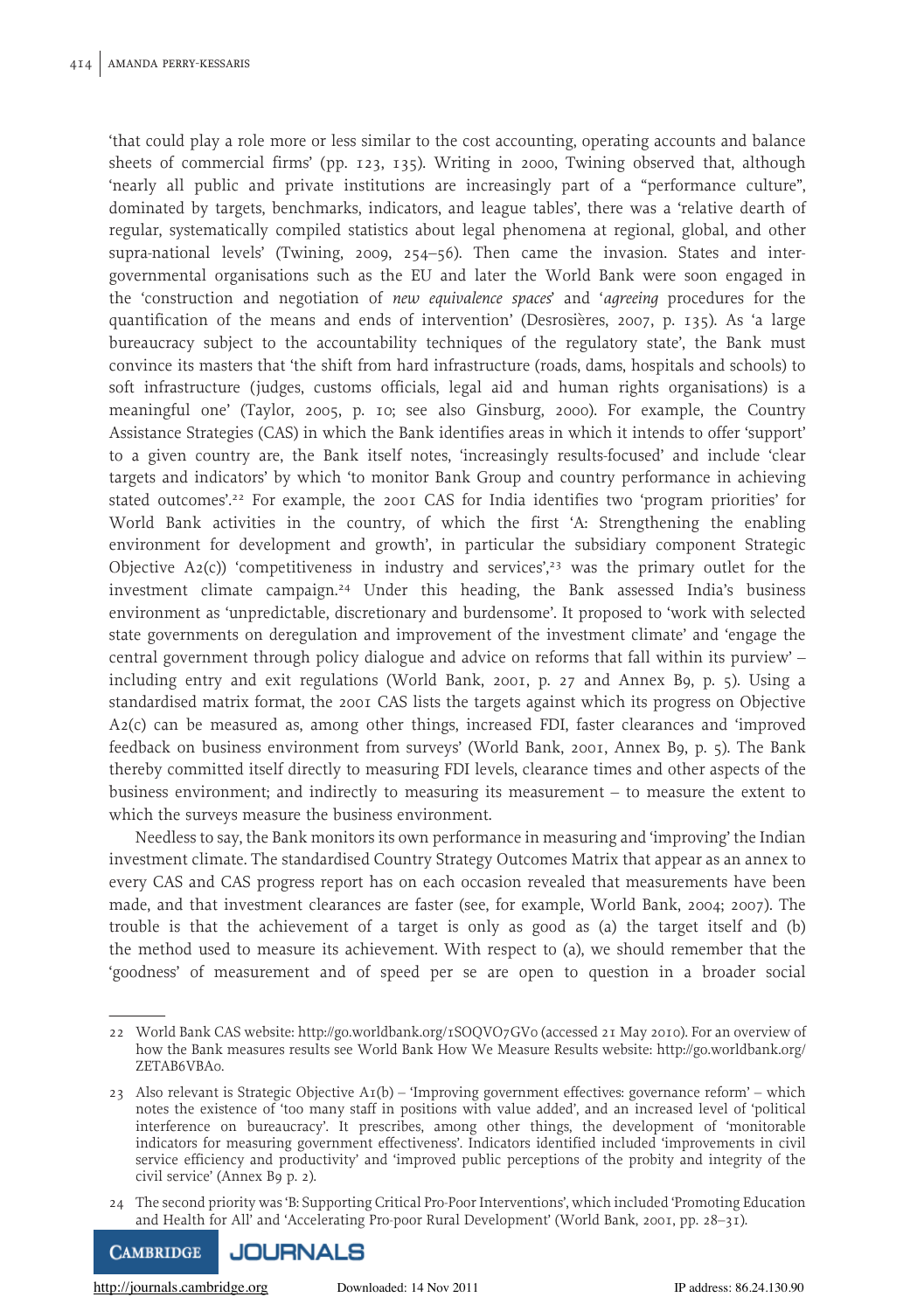perspective. With respect to (b), we should bear in mind that, for example, while foreign investment in India has increased substantially since investment climate reforms began, it is impossible to know whether the increase is the result of the reforms; and that it is unclear how much two days faster or slower 'matters' in the context of investment clearances.<sup>25</sup>

There is much to commend quantification. It 'has an inbuilt tendency to homogenise and to simplify' and in so doing, 'it facilitates large scale comparisons and generalisations' (Twining, 2009, p. 258). As Arrunada puts it in relation to the Doing Business indicators '[s]cience requires measurement' (2009, p.  $2$ ).<sup>26</sup> Indeed, some 'important questions can only be answered numerically', and 'many other questions are at least helpfully illuminated by numbers'. Many who 'fear numbers, dislike them, dishonor them' do so because they are 'confused and irritated by them' (McCloskey, 2002, pp. 5–6). Such wilful non-believers might well be more than converted by spending but a moment under the truly exhilarating influence of Hans Rosling, in whose hands development statistics are transformed from stern but baffling warnings to instruments of profound enlightenment.<sup>27</sup> But sometimes scepticism is justified, for quantification can go far too far, becoming 'a nitwit's, or the Devil's, tool' (McCloskey, 2002, p. 6).<sup>28</sup>

The problem of how to quantify the qualitative – how to integrate the rhetoric of statistics and probability with 'other means of knowledge and action ... has been overcome, not logically ... but socially'. That is, 'people' have 'agree[d] to compare the incomparable' and to treat 'heterogeneous situations as equivalent *for practical ends*' (Desrosières, 2007, p. 117)<sup>29</sup> It is a 'socially and cognitively creative' process which occurs in 'contact zones, or mediation points, between the rhetoric of statistics and other rhetorics' (pp.119, 122; see also McCloskey, 2002, pp. 7–8). First, 'that which was previously expressed in words' is numericised. Numericisation '(just as one says "dramatization[]")' involves the application of 'conventions' of 'equivalence' which have emerged from a tangle of 'comparisons, negotiations, compromises, translations, registrations, encodings ... and calculations' (Desrosières, 2007, p. 122). For example, the notion of an 'investment climate' evolved out of the discourse among policy-makers regarding good governance and private-sector-led development. That notion was then numericised with reference to conventions as to what equates to governance of foreign investment – for example, cost of contract enforcement as a percentage of the claim amount, number of days and number of procedures. Second, that which has been numericised is measured. For example, in 2009 the cost of such enforcement in India was calculated to be 46 procedures, 1,420 days and 36.9 per cent of the claim (Doing Business website as at 14 July 2010). Investment climate has thereby been quantified – 'ma[d]e into a number', had a 'figure' 'put' on it (Desrosières, 2007, p. 122). Finally, a decision is made as to how much the numbers 'matter'. For '[m]attering is a human matter' which 'does not inhere in a number'. Facts do not 'lie around' like pebbles. 'It is our human decision to count or weigh or mix the pebbles in constituting the pebbly facts' (McCloskey, 2002, pp. 7–8, 44, 54). For example, how much would it 'matter' if contracts were enforced in 42 procedures instead of 46, or 300 days instead of 1,420, or for 36.7 instead of 36.9 per cent of the value of the

<sup>25</sup> Annual FDI flows to India were US\$236 million in the pre-liberalisation year of 1990. Annual FDI was more than ten times that figure in 2000 after a decade of liberalisation and twenty times higher in 2002 when reforms were being introduced. By 2008, when administrative reforms had been in place for more than five years, annual FDI had soared to over 170 times the 1990 level.

<sup>26</sup> I have myself dabbled in quantification (Perry, 2001) but with an ever- and increasingly critical eye (Perry-Kessaris, 2003a; 2008a; and 2008b).

<sup>27</sup> Video samples of what Rosling calls'the joy of stats' can be found on the website for the innovative Gapminder software that he developed with his son and daughter-in-law: www.gapminder.org/videos.

<sup>28</sup> For a review of the pros and cons of comparative law by numbers, see Siems (2005).

<sup>29</sup> Thanks to Carolina Olarte for pointing me to this source.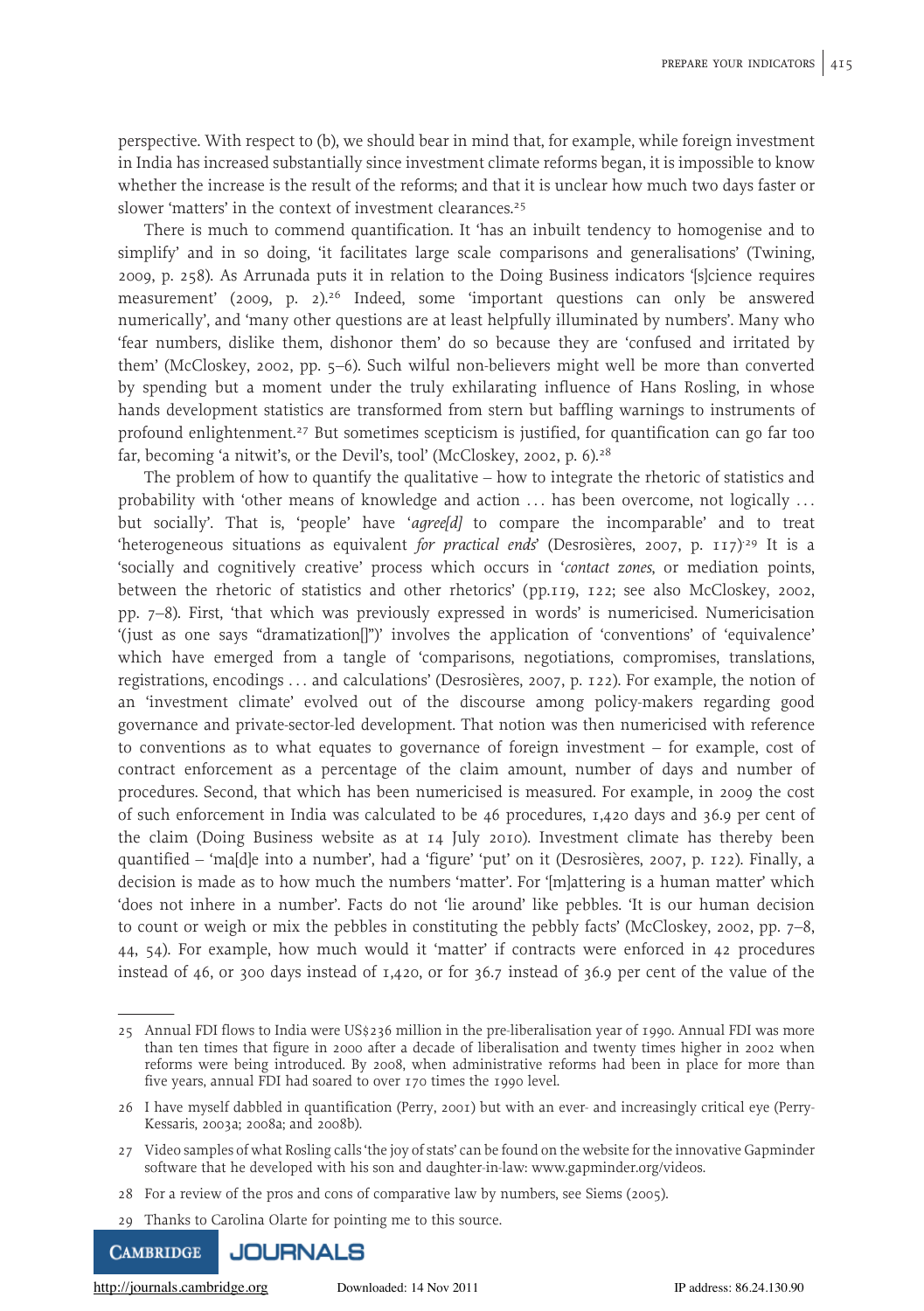claim?<sup>30</sup> Economists (and other social scientists, medics, and so on) often encase their decisions as to what 'matters' in the terminology of 'statistical significance'. A detailed exploration of the problems posed by statistical significance is beyond the scope of this article. Suffice it to say that the decision as to when a number is to be regarded as 'significant' is just that: a decision.

The methodology underlying legal indicators has been contested from the beginning by individuals (see Perry-Kessaris 2003a; 2008a; Davis, 2004; Taylor, 2005; Arrunada, 2009), by the Bank's own Independent Evaluation Group (2008), by members of an international society of Francophile lawyers and by members of the French judiciary (see Kerhuel and Fauvarque-Casson, 2009, p. 817) to name but a few.<sup>31</sup> But to no avail, it seems, since the indicators continue to exhibit a 'striking', lack of 'sophistication' (Twining, 2009, p. 6). There is no doubt that a 'price' is paid for the 'conversion from words to numbers' (Desrosières, 2007, p. 123). Quantification takes forward the process of metaphoricisation that begins with mathematisation. It serves to 'constrain, reduce and delimit the space of possible interpretations of the world', and simultaneously 'reconfigures the world, creating new objects that enter human social circulation' (p. 121). Indicators 'tend to become "reality" by an irreversible "ratchet effect"' by which the 'conventions' behind the numericisation 'are forgotten' and the 'quantified object' (indicator) is naturalized' (p. 122). These 'objects' are both 'resistan[t] to criticism' and capable of encouraging social cohesion 'by encouraging (and sometimes forcing)' people to use them in favour of 'some other language' (p. 123). For example, very little attention is paid to the standard error of indicators – that is: To what extent do these indicators corroborate each other, and are we sure that if we conducted the surveys again we would get the same result? One set of indicators about which we do have some such information is the World Bank's Governance indicators. As I have shown elsewhere, and as the producers themselves note, the numbers are not at all reassuring (Perry-Kessaris, 2003a, pp. 13–14). Yet these empirical missiles are regularly used by the Bank and others to determine just about anything from who should get aid, to whether China was a suitable venue for the Olympics– just Google it and see.

It is, therefore, reassuring and significant in equal measure that in July 2010, the vice-presidents of the World Bank endorsed the development of a new Oversight Process for Ranking Indicators. A document outlining the Process was duly circulated in November of the same year, against the following 'background':

'Over the years, the Bank has produced a variety of indicators, which provide the basis (explicitly or implicitly) for cross-country rankings, primarily of government policies, regulations and actions. Several of these indicators have been quite useful in benchmarking countries, catalyzing dialogue about reforms, and providing incentives for countries to improve performance. The process of preparation and publication of indicators has however been subject to different degrees of internal oversight, raising concerns about possible reputational risk associated with the robustness of the methodology, the consistency with the Bank's development mandate, and the communication process leading to their publication.' (World Bank, 29 November 2010)

Under this new 'corporate framework for oversight and quality control' any 'new products and associated indicators' are to be reviewed in a five-stage procedure. Furthermore, any existing

<sup>31</sup> For a detailed review of French critiques, see Kerhuel and Fauvarque-Casson (2009), who note in particular volume I of the critique by the Association Henri Capitant des Amis de la Culture Juridique Française (2006) of the Doing Business Indicators. See also a critique of the Bank's (related) governance indicators by economists at the OECD: Arndt and Oman (2006).



<sup>30</sup> 'Mattering' is also decided by the use of statistical significance, for a damning review of which, see McCloskey (2002).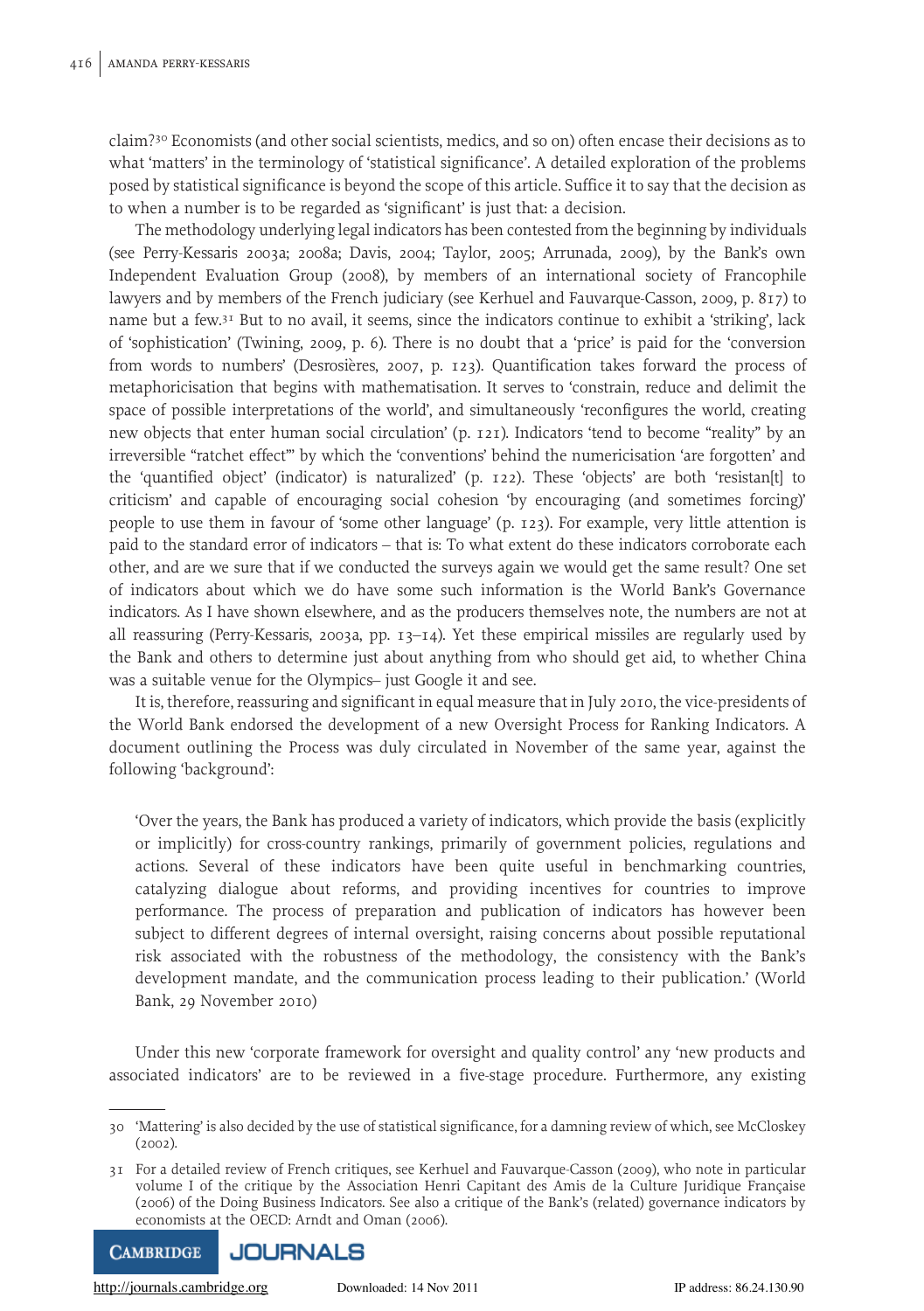'products' which have not undergone 'extensive external and internal evaluations processes' may be also be reviewed (World Bank, 29 November 2010).<sup>32</sup> Time will tell what impact this laudable attempt at quality control will have on the volume and nature of indicators produced by the Bank.

### Conclusion

If imitation is the sincerest form of flattery, re-making – which is what economists have done to parts of law – is surely the sincerest form of snubbery. Karl Polanyi famously observed that a 'market economy' – that mythical 'economic system controlled, regulated and directed by markets alone', so beloved of mainstream economics – is only possible in the context of 'a market society'. By this he meant that it would be necessary to 'subordinate the substance of society itself to the law of the market' (Polanyi, 2001 [1944], pp. 74–75). 'With the "great transformation" brought about by "neo-liberalism" and "globalisation" in the last few decades, Polanyi is currently en vogue again' (Frerichs, 2011, p. 65). Many have interpreted Polanyi to mean that industrialisation did in fact 'dis-embed' economy from society, did in fact subordinate society to economy, not only rendering society 'dependent on the economy' but also ensuring that society 'itself adopted the logic of markets' (p. 14). In fact, Polanyi was convinced that such subordination is both impossible and immoral. For him society is not and can never be embedded in *economy*. However, that is not to suggest that one ought not to worry. For a belief in dis-embeddedness – in the overwhelming benefits of marketisation and its ancillary mechanisms of mathematisation, and quantification – is part and erroneous parcel of the mainstream economics in which academics and policy-makers are increasingly (analytically, normatively, empirically) embedded.<sup>33</sup>

This article has identified three aspects of the investment climate campaign that can be read as manifestations of economics imperialism. The benchmarking of legal systems 'as if' commodities competing for the attentions of foreign investors, their 'value' signalled by Doing Business and Enterprise indicators, is a manifestation of a normative commitment of mainstream economics to marketisation ('Ready'). The representation of legal systems as variables endogenous to a development economics equation, their place in the formula held by Doing Business and Enterprise indicators, is a reflection of an analytical commitment of mainstream economics to mathematisation ('Aim'). The production and use of indicators to 'measure' legal systems reflects an empirical commitment of mainstream economics to quantification ('Fire').

I do not seek to suggest that indicators, foreign investment or economics are fundamentally evil, misguided or even undesirable – only that each has its limits. So economics ought to complement, not crowd out, other approaches; and indicators ought to be crafted and presented in the context of other forms of empirical data. For example, the World Justice Project's Rule of Law Index seeks to value the full range of legal concerns from human rights to economy, draws information not only from elite experts but also from the general population, and measures countries not against each other but against themselves.<sup>34</sup> Furthermore, legal reform programmes ought not to be

<sup>34</sup> www.worldjusticeproject.org/rule-of-law-index/. The Director of the project, Juan Botero, is a veteran of the Doing Business Project.



<http://journals.cambridge.org> Downloaded: 14 Nov 2011 IP address: 86.24.130.90

<sup>32</sup> First the 'concept' is to be reviewed by an ad hoc World Bank Group Review Committee for compliance with the Bank mandate; second, 'methodology and quality assurance' will be reviewed by the Council of Chief Economists; third, a broad process of World Bank Group 'review and participation' will be undertaken, including input from client countries; fourth those responsible for 'communications' will be notified so that they might prepare a dissemination strategy; and finally Corporate Relations will be involved in the 'publication' stage (World Bank, 29 November 2010). Thanks to Richard Messick for bringing this development to my attention.

<sup>33</sup> For an excellent analysis of the 'embeddedness' debate which is far more nuanced than I have suggested here, see Frerichs (2011); see also Perry-Kessaris (2011).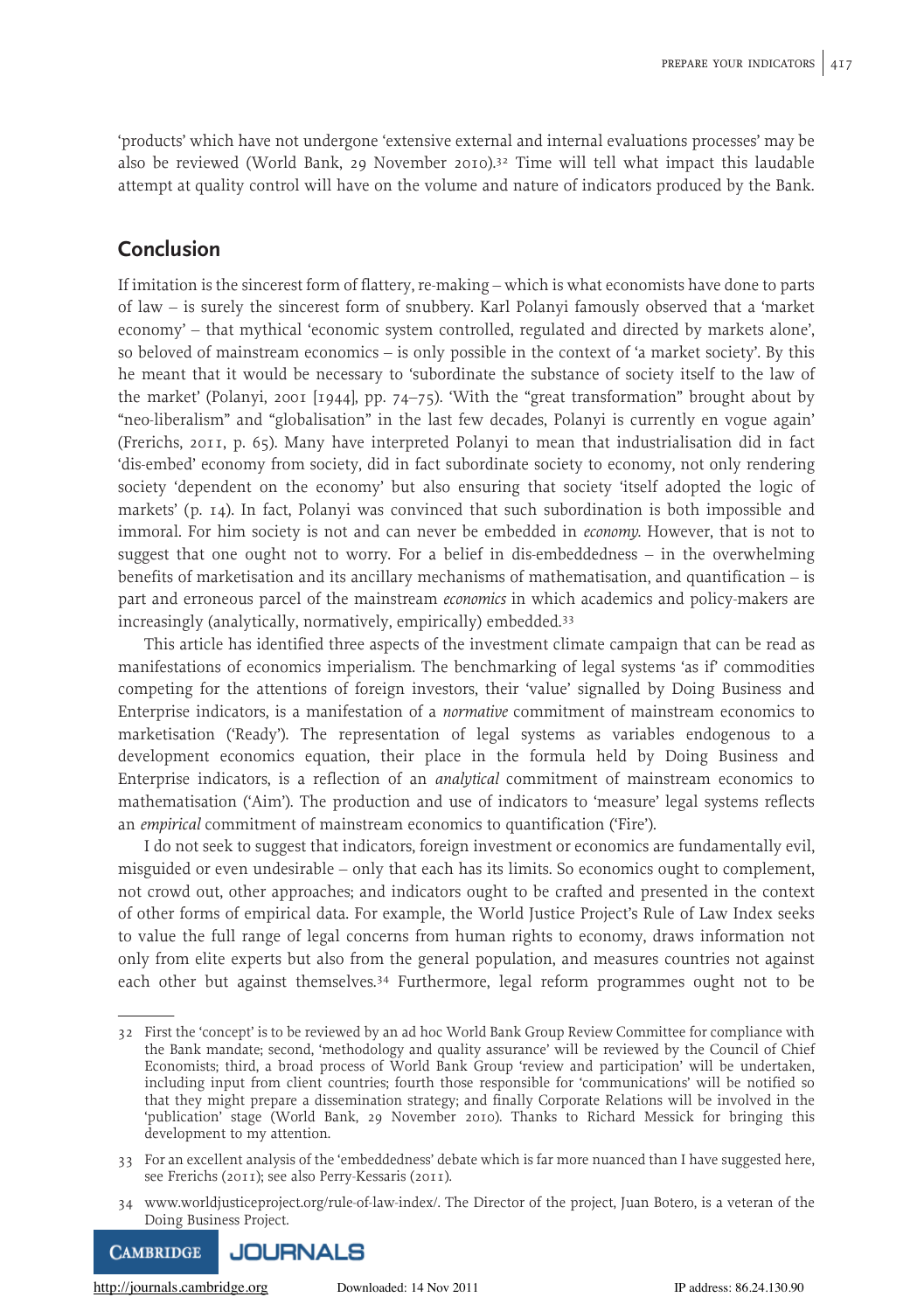directly mostly or solely at foreign investors. Law is more than a private resource for individuals. It is also a 'communal resource' for the support of multiple forms of social relations, economic and otherwise, local and global (Cotterrell, 2002, p. 643).<sup>35</sup> It is for lawyers, drawing on the reserves of ancillary disciplines, to issue a counter call to arms that trumpets law as community, not as commodity.

Just as the British might be credited with bringing the railway to India – along with countless less useful, less pleasant novelties – so economics must be credited with bringing some benefits to the field of law and development. On a superficial level, some World Bank lawyers doubtless puffed up with pride at the belated acknowledgement that law might have a role to play beyond securing the terms of development loans. Furthermore, even if one found indicators to be entirely without inherent merit, one would be forced to acknowledge that they have generated important and thoughtful debates about what makes a 'good' or a 'better' legal system.<sup>36</sup> Moreover, good economics will have forced some lawyers to confront important facts, such as the sacrifices that must be made elsewhere in order to fund legal reform. For example, economists can show how many units of education must be lost in order to fund a unit of legal reform, or of judicial reform to fund legislative reform (what is the marginal cost of education as compared to the marginal cost of legal reform, etc.). Such maps can inform the thinking of those lawyers (and others) who bother to read them, so that they can be less naive in debating and choosing between reforms. What good economics does not do is either *obfuscate* the choice by consciously or otherwise imposing a (normative, analytical or empirical) fog of war, or make the choice. What good lawyers (and others) must not do is to allow themselves to be bamboozled by the fog, or to have their choices made for them. This requires that they recognise investment climate discourse and its indicators for the fundamentally economic (marketising, mathematizing, quantifying) technologies of governance that they are, and, where appropriate, resist.

#### **References**

- acemoglu, D., robinson, J. A. and johnson, S. (2001) 'The Colonial Origins of Comparative Development: An Empirical Investigation', American Economic Review 91: 1369–1401.
- aldashev, G. (2009) 'Legal Institutions, Political Economy, and Development', Oxford Review of Economic Policy 25(2): 257–70.
- ARNDT, C. and OMAN, C. (2006) Uses and Abuses of Governance Indicators. Paris: OECD.
- arrunada, B. (2009) 'How Doing Business Jeopardizes Institutional Reform', European Business Organization Law Review 10(4): 555–74.
- association henri capitant des amis de la culture juridique française (2006) Les droits de tradition civiliste en question à propos des Rapports Doing Business de la Banque Mondiale, Volumes I and II. Paris. Available at: http://www.henricapitant.org/node/74.
- BECKER, G. (1976) The Economic Approach to Human Behaviour. Chicago: University of Chicago Press.
- becker, G. (1992) Nobel Prize Biography. Available at: http://nobelprize.org/nobel\_prizes/economics/ laureates/1992/becker-autobio.html.
- bronk, R. (2009) The Romantic Economist. Cambridge: Cambridge University Press.
- CARTY, A. (ed.) (1992) Law and Development. Aldershot: Ashgate.

coase, R. (1988) The Firm, the Market and the Law. Chicago: University of Chicago Press.

36 Thanks to Richard Messick for this point.

**JOURNALS CAMBRIDGE** 

<sup>35</sup> Specifically, law expresses the trust that holds actors together, 'draws actors in further by ensuring their participation in social life' and 'coordinate[s] the differences that hold them apart' (Perry-Kessaris, 2008b, p. 5).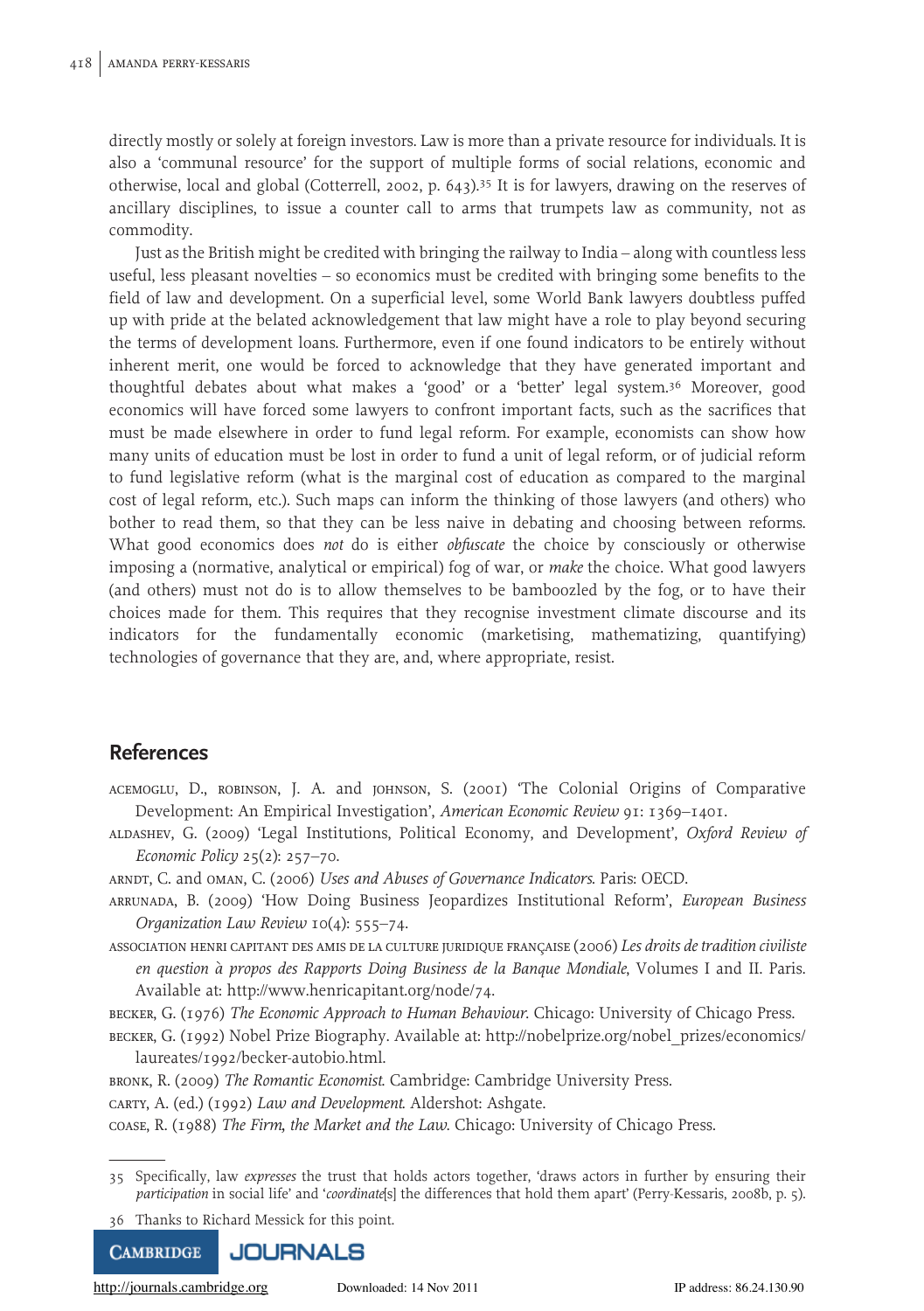- cotterally R. (1997) 'A Legal Concept of Community', Canadian Journal of Law and Society 12(2): 75–91.
- cotterrell, R. (2002) 'Subverting Orthodoxy, Making Law Central: A View of Socio-legal Studies', Journal of Law and Society 29(4): 632–44.

cotterrell, R. (2006) Law, Culture and Society: Legal Ideas in the Mirror of Social Theory. Aldershot: Ashgate.

- cotterrell, R. (Forthcoming) 'Golden Ages: Notes on the Future of Sociology of Law, with Some Comments on its Past, on Poland, and on Jazz', Societas/Communitas: Journal of the Institute of Applied Social Sciences, Queen Mary School of Law Legal Studies Research Paper No. 68/2010. Available at: http://ssrn.com/abstract=1715564.
- davis, K., kingsbury, B. and merry, S. E. (2011) 'Indicators as a Technology of Governance', IILJ Working Paper 2010/2. Available at http://www.iilj.org.
- davis, K. E. (2004) 'What Can the Rule of Law Variable Tell Us About Rule of Law Reforms?' NYU Law and Economics Research Paper No. 04-026. Available at: http://ssrn.com/abstract=595142.
- de sousa santos, B. (1987) 'Law: A Map of Misreading. Towards a Postmodern Conception of Law', Journal of Law and Society 14(3): 279.
- decker, K. (2010) 'World Bank Rule of Law Assistance in Fragile States: Developments and Perspectives', in A. Perry-Kessaris (ed.), Law in Pursuit of Development: Principles into Practice? London: Routlege, 224–53.
- desrosières, A. (2007) 'Comparing the Incomparable: The Sociology of Statistics', in J. P. Touffut (ed.), Augustin Cournot: Modelling Economics. Cheltenham: Edward Elgar, Chapter 7.
- escobar, A. (2005) 'Economics and the Space of Modernity: Tales of Market, Production and Labour', Cultural Studies 19(2): 139–75.
- esteva, G. (1992) 'Development', in W. Sachs (ed.), The Development Dictionary: A Guide to Knowledge as Power. London: Zed Books, pp. 6–25.
- faundez, J. (2010) 'Rule of Law or Washington Consensus: The Evolution of the World Bank's Approach to Legal and Judicial Reform', in A. Perry-Kessaris (ed.), Law in Pursuit of Development: Principles into Practice? London: Routlege, 180–201.
- fine, B. (2006) 'The New Development Economics', in K. S. Jomo and B. Fine (eds), The New Development Economics: After the Washington Consensus. London: Zed Books, 101–122.
- fine, B. and milonakis, D. (2009) From Economics Imperialism to Freakonomics. London: Routledge.
- frerichs, S. (2011) 'Re-embedding Neo-liberal Constitutionalism: A Polanyian Case for the Economic Sociology of Law', in C. Joerges and J. Falke (eds), Karl Polanyi, Globalisation and the Potential of Law in Transnational Market Oxford: Hart, 65–84.
- ginsburg, T. (2000) 'Review Essay: Does Law Matter for Economic Development? Evidence from East Asia', Law and Society Review 34(3): 829.
- govindarajan committee (2002) Report on Reforming Investment Approvals and Implementation Procedures Part II: Downstream Issues - Implementation and Operations. New Delhi: Department of Industrial Policy and Promotion, Government of India.
- halliday, T. (2010) 'Legal Yardsticks: International Financial Institutions as Legal Diagnosticians and Remedial Agents'. Paper presented at the Conference on Indicators as a Technology of Governance, NYU, 13–14 September 2010.
- hammergren, L. (2010) 'With Friends Like These: Can Multilateral Development Banks Promote Institutional Development to Strengthen the Rule of Law?', in A. Perry-Kessaris (ed.), Law in the Pursuit of Development: Principles into Practice? Abingdon: Routledge-Cavendish, Chapter 12.
- harriss, J., hunter, J. and lewis, C. M. (eds) (1995) The New Institutional Economics and Third World Development. London: Routledge.
- hayek, F. (1944) The Road to Serfdom. London: Routledge.

#### **CAMBRIDGE JOURNALS**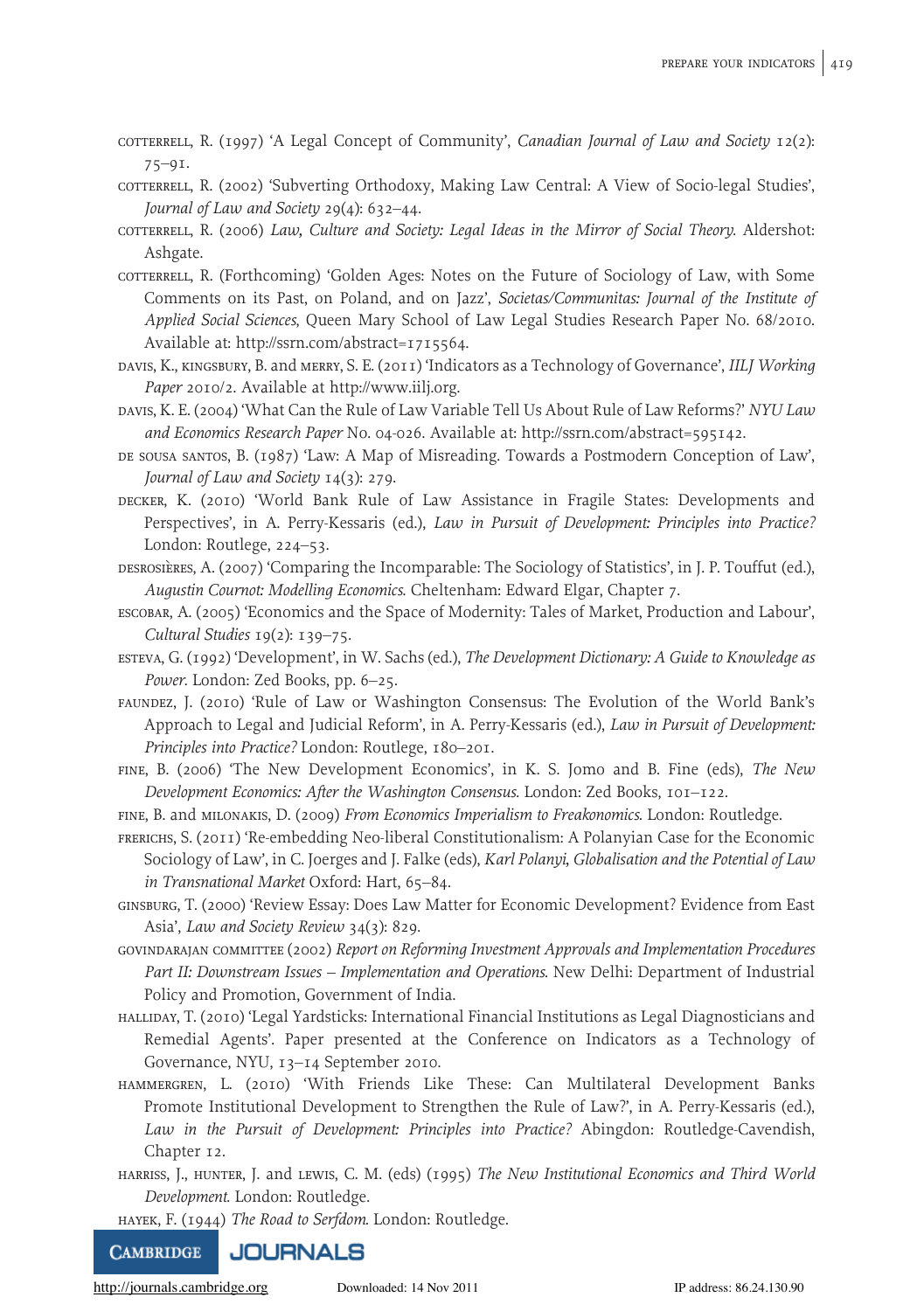- independent evaluation group (2008) Doing Business: An Independent Evaluation. Taking the Measure of the World Bank-IFC Doing Business Indicators. Washington, DC: World Bank, XVII. Available at: http://go.worldbank.org/CYH45V15G0.
- kerhuel, A. and fauvarque-casson, B. (2009) 'Is Law an Economic Contest? French Reactions to the Doing Business World Bank Reports and Economic Analysis of the Law', American Journal of Comparative Law 57: 811–30. Available at: http://ssrn.com/abstract=1623446.
- la porta, R., lopez-de-silanes, F. and shleifer, A. (2008) 'The Economic Consequences of Legal Origins', Journal of Economic Literature 46: 285.
- legrand, P. (2009) 'Econocentrism.' Focus: Economics and Comparative Law', University of Toronto Law Journal 59: 215.
- mccloskey, D. (1998) The Rhetoric of Economics, 2nd edn. Madison, WI: University of Wisconsin Press.
- mccloskey, D. (2002) The Secret Sins of Economics. Chicago: Prickly Paradigm Press. Available at: http:// www.prickly-paradigm.com/titles/secret-sins-economics.
- mercuro, N. and medema, S. G. (1997) Economics and the Law: From Posner to Post-Modernism. Princeton, NJ: Princeton University Press.
- merryman, J. H. (2000) 'Law and Development Memoirs II: SLADE', The American Journal of Comparative Law 48(4): 713–27. Available at: http://www.jstor.org/stable/840912.
- michaels, R. (2009) 'Comparative Law by Numbers? Legal Origins Thesis, Doing Business Reports, and the Silence of Traditional Comparative Law', American Journal of Comparative Law 57: 765. Available at: http://scholarship.law.duke.edu/cgi/viewcontent.cgi?article=2731&context=faculty\_scholarship.
- milonakis, D. and fine, B. (2009) From Political Economy to Economics. London: Routledge.
- morgan, B. (2003) Social Citizenship in the Shadow of Competition: The Bureaucratic Politics of Regulatory Justification. Dartmouth: Ashgate.
- mueller, D. C. (2003) Public Choice III. Cambridge: Cambridge University Press.
- ohnesorge, J. K. M. (2009) 'Legal Origins and the Tasks of Corporate Law in Economic Development: A Preliminary Exploration', Brigham Young University Law Review 6: 1619.
- perry, A. (2001) Legal Systems as a Determinant of FDI: Lessons from Sri Lanka. London: Kluwer Law International.
- perry, A. (2002) 'Multinational Enterprises, International Economic Organisations and Convergence Among Legal Systems', Non-State Actors and International Law 2: 23–39. Available at: http://ssrn. com/abstract=665001.
- perry-kessaris, A. (2003a) 'Finding and Facing Facts about Legal Systems and FDI in South Asia', Legal Studies 23(4): 649–89.
- perry-kessaris, A. (2003b) 'Decision Making in a Regulatory Environment: Representing the Butterfly', in H. Hatchard and A. Perry-Kessaris (eds), Law and Development in the 21st Century: Facing Complexity. London: Cavendish, 27–35.
- perry-kessaris, A. (2008a) Global Business, Local Law: The Indian Legal System as a Communal Resource in Foreign Investment Relations. Aldershot: Ashgate.
- perry-kessaris, A. (2008b) 'Recycle, Reduce and Reflect: Information Overload and Knowledge Deficit in the Field of Foreign Investment and the Law', Journal of Law and Society, Special Issue on Law's Reality: Empirical Research on Law  $S_35(1)$ : 67–75.
- perry-kessaris, A. (2011 forthcoming) 'Reading the Story of Law and Embeddedness Through a Community Lens: A Polanyi-Meets-Cotterrell Economic Sociology of Law?', Northern Ireland Legal Quarterly, Special Issue on Socializing Economic Relationships 62(3). Available at: http:// ssrn.com/abstract=1825743.
- polanyi, K. (2001 [1944]) The Great Transformation: The Political and Economic Origins of our Time. Boston: Beacon Press.
- posner, R. A. (1995) 'The Sociology of the Sociology of Law: A View from Economics', European Journal of Law and Economics 2: 265–84.

#### **CAMBRIDGE JOURNALS**